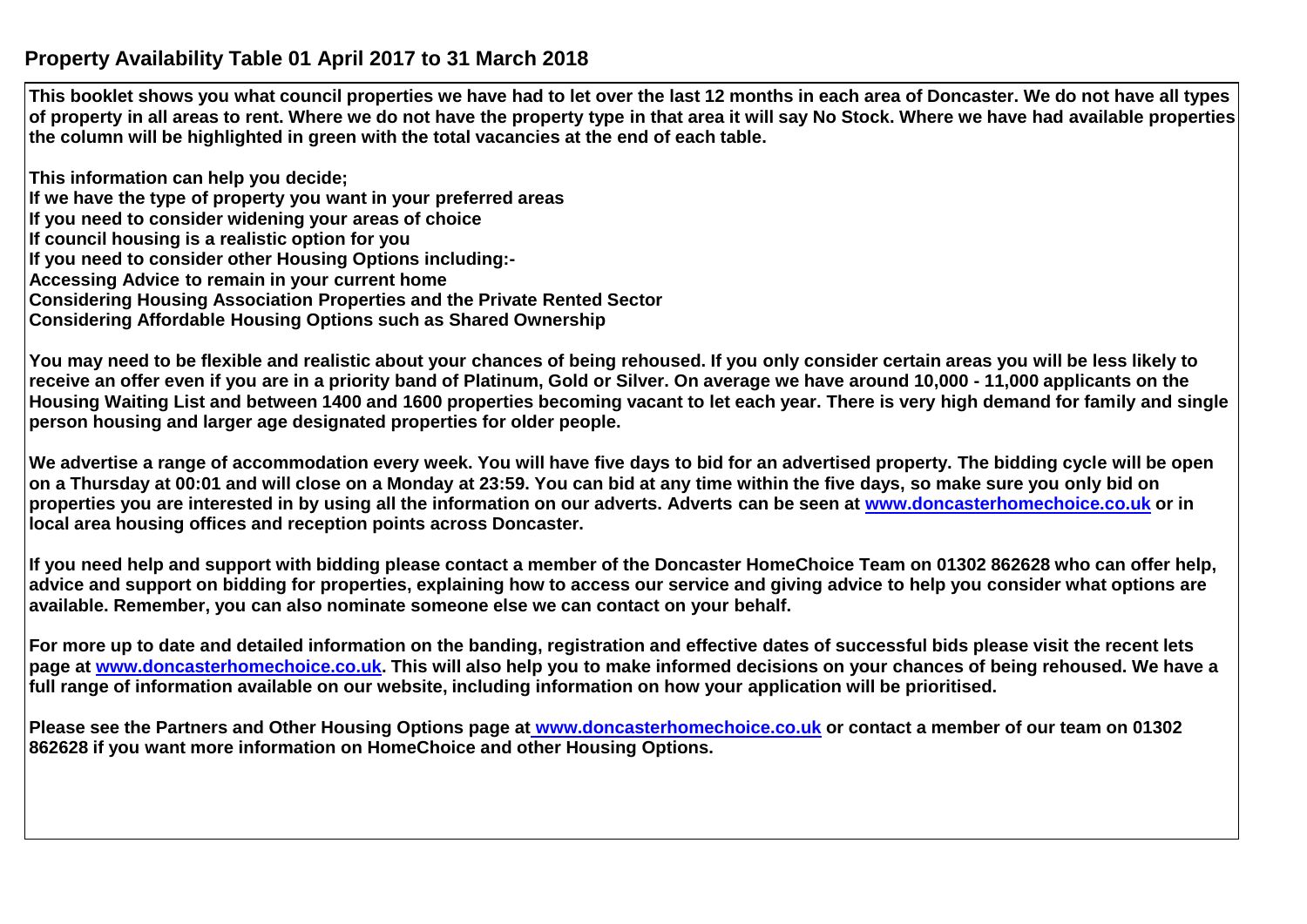| <b>North</b>                                                          |               |              |                                                     |                          |                              |                                   |                                                            |                                    |                      |            |        |               |                        |  |
|-----------------------------------------------------------------------|---------------|--------------|-----------------------------------------------------|--------------------------|------------------------------|-----------------------------------|------------------------------------------------------------|------------------------------------|----------------------|------------|--------|---------------|------------------------|--|
| Area                                                                  | <b>Adwick</b> |              |                                                     |                          |                              |                                   |                                                            |                                    |                      |            |        |               |                        |  |
| <b>Property Type</b>                                                  | <b>S</b> e    | يو<br>3 bed  | $\mathcal{S}^{\mathcal{D}}$<br>beq<br>$\rightarrow$ | lore6<br>$B_{\tilde{g}}$ | lorgic<br>ใช้<br>ه<br>$\sim$ | orebu<br>$B_{\rm d}$<br>bed<br>ົຕ | $\overline{\mathbb{R}}$<br>bed<br>$\overline{\phantom{0}}$ | Flat<br>Ø<br>$\overline{c}$<br>′ ∾ | $\vec{p}$<br>٠c<br>ന | Flat<br>م  | Bedsit | ette<br>Maiso | $\sigma$ <sub>to</sub> |  |
| Number of dwellings let from 01<br><b>April 2017 to 31 March 2018</b> | No Stock      | $\mathbf{R}$ |                                                     |                          |                              | 1 No Stock                        | O.                                                         |                                    |                      | 0 No Stock |        | 0 No Stock    | 17                     |  |

| Area                                                           | <b>Arksey</b>         |                              |                                                   |                                |                  |                                 |                                     |             |                |                        |        |                                                                   |  |
|----------------------------------------------------------------|-----------------------|------------------------------|---------------------------------------------------|--------------------------------|------------------|---------------------------------|-------------------------------------|-------------|----------------|------------------------|--------|-------------------------------------------------------------------|--|
| <b>Property Type</b>                                           | $\boldsymbol{\omega}$ | v<br>$b_{\rm e}$<br>$\infty$ | $\boldsymbol{\omega}$<br>$\overline{\phantom{a}}$ | Mole6<br>$B_{\mathbf{u}}$<br>∽ | Bungal<br>$\sim$ | <b>D</b><br>$B_{U}$<br>beq<br>ന | $b_{\mathcal{C}}$<br>$\overline{ }$ | س<br>$\sim$ | $\vec{p}$<br>ო | Flat<br>$\overline{a}$ | Bedsit |                                                                   |  |
| Number of dwellings let from 01<br>April 2017 to 31 March 2018 | No Stock              |                              | 2 No Stock                                        | 0                              |                  |                                 |                                     |             |                |                        |        | 0 No Stock   No Stock   No Stock   No Stock   No Stock   No Stock |  |

| Area                                                                  | <b>Askern</b>            |                   |                             |                               |                                                 |                             |                               |                              |                            |                                               |        |            |                       |  |
|-----------------------------------------------------------------------|--------------------------|-------------------|-----------------------------|-------------------------------|-------------------------------------------------|-----------------------------|-------------------------------|------------------------------|----------------------------|-----------------------------------------------|--------|------------|-----------------------|--|
| <b>Property Type</b>                                                  | use<br>$\mathbf{\Omega}$ | use<br>↵<br>3 bed | use<br>bed<br>$\rightarrow$ | Bungalow<br>$b_{\mathcal{C}}$ | <b>Bungalow</b><br>$\mathcal{S}$<br>¢<br>$\sim$ | Bungalow<br>bed<br>$\infty$ | Flat<br>bed<br>$\overline{ }$ | Flat<br>$\sqrt{\frac{2}{3}}$ | Flat<br>$b$ ed<br>$\infty$ | Flat<br>$\mathcal{S}$<br>٠Q<br>$\overline{a}$ | Bedsit | Maisor     | <b>P<sub>10</sub></b> |  |
| Number of dwellings let from 01<br><b>April 2017 to 31 March 2018</b> | 36                       | 20                | $\Omega$                    | 12 <sub>l</sub>               |                                                 |                             |                               | $\Omega$                     |                            | 0 No Stock                                    |        | 5 No Stock | 85                    |  |
| Area                                                                  | Barnburgh                |                   |                             |                               |                                                 |                             |                               |                              |                            |                                               |        |            |                       |  |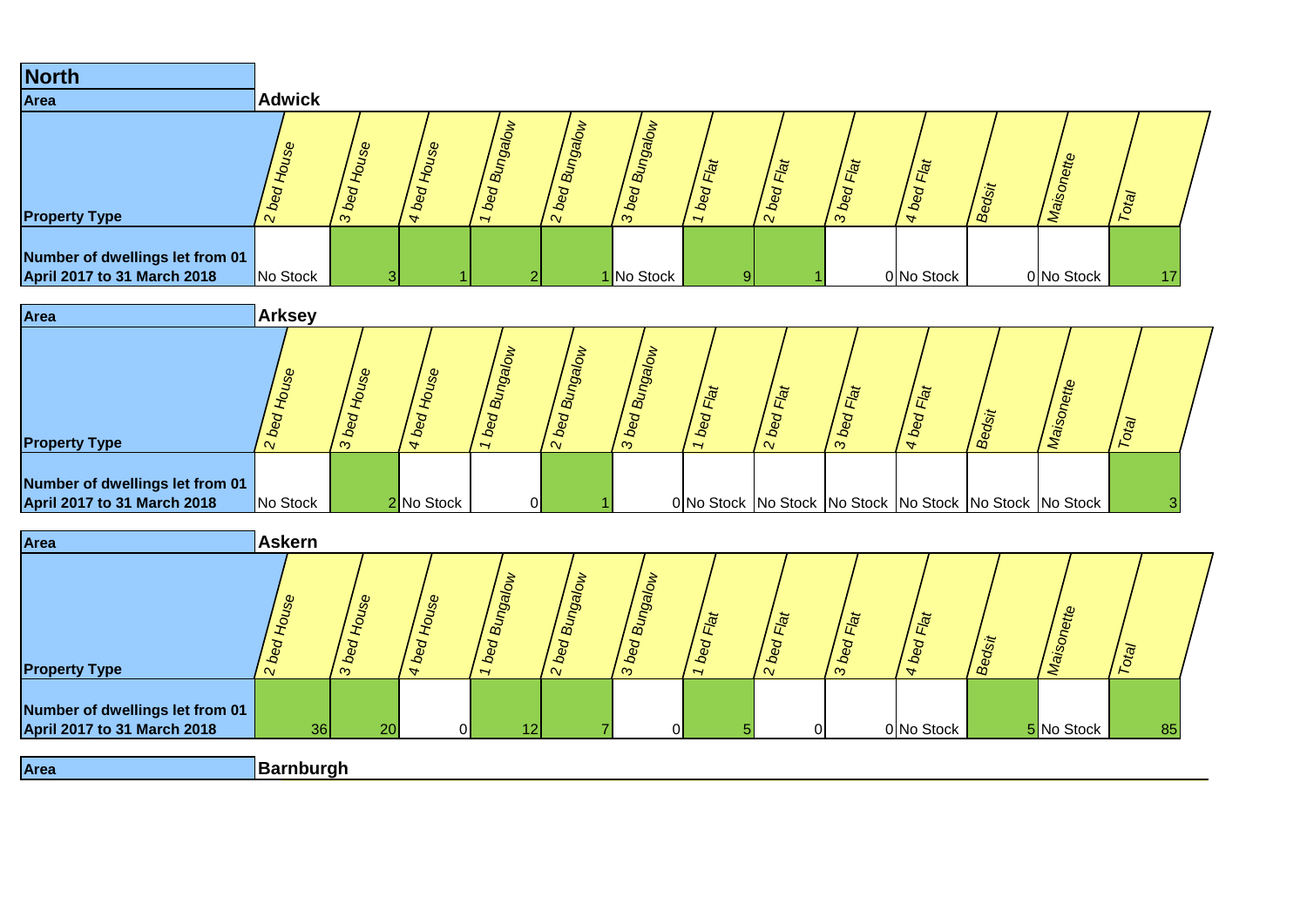| <b>Property Type</b>                                                  |          | ന | ŏ<br>∽ | ã<br>$\mathbf{v}$ | œ<br>$\infty$ | $\overline{\phantom{a}}$ | ستلا<br>ო |  |                                                | $\sigma$ |  |
|-----------------------------------------------------------------------|----------|---|--------|-------------------|---------------|--------------------------|-----------|--|------------------------------------------------|----------|--|
| Number of dwellings let from 01<br><b>April 2017 to 31 March 2018</b> | No Stock |   |        |                   |               |                          |           |  | 0 No Stock No Stock No Stock No Stock No Stock |          |  |



| <b>Area</b>                                                           | Burghwallis |        |  |                                                                                                               |               |                |        |    |    |  |
|-----------------------------------------------------------------------|-------------|--------|--|---------------------------------------------------------------------------------------------------------------|---------------|----------------|--------|----|----|--|
| <b>Property Type</b>                                                  |             | ∼<br>ന |  | $\vec{a}$                                                                                                     | œ<br>$\infty$ | $\overline{ }$ | 应<br>ന | ക് |    |  |
| Number of dwellings let from 01<br><b>April 2017 to 31 March 2018</b> | No Stock    |        |  | 0 No Stock   No Stock   No Stock   No Stock   No Stock   No Stock   No Stock   No Stock   No Stock   No Stock |               |                |        |    | ΩI |  |

| Area                                                           | Cadeby                |          |                          |    |              |                                                                              |                                    |                        |                       |      |    |  |
|----------------------------------------------------------------|-----------------------|----------|--------------------------|----|--------------|------------------------------------------------------------------------------|------------------------------------|------------------------|-----------------------|------|----|--|
| <b>Property Type</b>                                           | $\boldsymbol{\omega}$ | $\infty$ | $\overline{\phantom{a}}$ |    | മ്<br>$\sim$ | ã<br>ന                                                                       | $\tilde{\sigma}$<br>$\overline{ }$ | $\tilde{\mathfrak{g}}$ | $\tilde{\sigma}$<br>ന | ' ക് | te |  |
| Number of dwellings let from 01<br>April 2017 to 31 March 2018 | No Stock              |          | 0 No Stock               | ΩI |              | 0 No Stock   No Stock   No Stock   No Stock   No Stock   No Stock   No Stock |                                    |                        |                       |      |    |  |

| Area |  |  |
|------|--|--|
|      |  |  |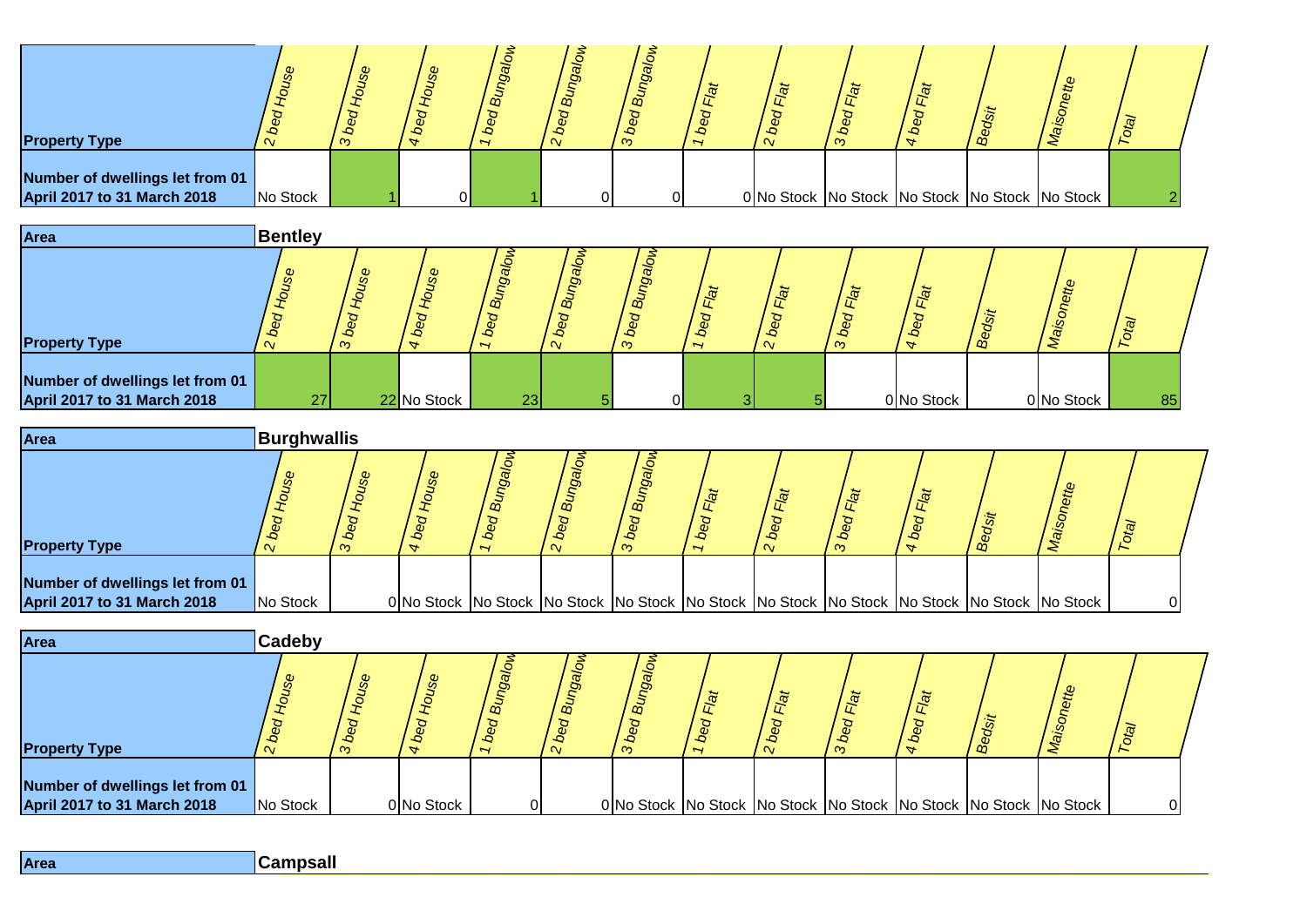| <b>Property Type</b>                                           | $\sigma$<br>$\alpha$ | Φ<br>ന | $\mathcal{S}^{\mathcal{D}}$ | ୭<br>$\vec{m}$<br>$\overline{\phantom{0}}$ | o<br>മ്<br>$\sim$ | o<br>m<br>മ<br>ന | $\overline{ }$ | ستلا<br>으<br>$\infty$ | m | ette                                        | $\widetilde{\mathfrak{G}}$ |  |
|----------------------------------------------------------------|----------------------|--------|-----------------------------|--------------------------------------------|-------------------|------------------|----------------|-----------------------|---|---------------------------------------------|----------------------------|--|
| Number of dwellings let from 01<br>April 2017 to 31 March 2018 |                      |        | ∩I                          |                                            |                   | 3 No Stock       |                |                       |   | 1 No Stock   No Stock   No Stock   No Stock | 10 <sub>1</sub>            |  |



| Area                                                                  | <b>Clayton with Frickley</b> |   |            |   |                                                                                         |        |                |        |                             |      |  |  |
|-----------------------------------------------------------------------|------------------------------|---|------------|---|-----------------------------------------------------------------------------------------|--------|----------------|--------|-----------------------------|------|--|--|
| <b>Property Type</b>                                                  | ್ಲಿ                          | ന | ೫          | ∽ | ⊙<br>$\vec{a}$                                                                          | œ<br>ന | $\overline{ }$ | $\sim$ | $\tilde{\mathfrak{a}}$<br>ന | / ஜீ |  |  |
| Number of dwellings let from 01<br><b>April 2017 to 31 March 2018</b> |                              |   | 0 No Stock |   | 0 No Stock   No Stock   No Stock   No Stock   No Stock   No Stock   No Stock   No Stock |        |                |        |                             |      |  |  |

| Area                                                           | <b>Cusworth</b>             |                                        |                            |                               |                                |                            |                                              |                     |                            |                              |                    |            |                  |  |
|----------------------------------------------------------------|-----------------------------|----------------------------------------|----------------------------|-------------------------------|--------------------------------|----------------------------|----------------------------------------------|---------------------|----------------------------|------------------------------|--------------------|------------|------------------|--|
| <b>Property Type</b>                                           | $\mathcal{S}^{\mathcal{S}}$ | $\mathcal{S}^{\mathcal{O}}$<br>٠Q<br>ന | <b>SS</b><br>$\rightarrow$ | $J$ e $\delta$<br>$B_{\rm d}$ | 99<br>$B_{45}$<br>βg<br>$\sim$ | O<br>$\vec{a}$<br>beq<br>ന | $\vec{a}$<br>$\mathcal{L}$<br>$\overline{ }$ | $\vec{a}$<br>$\sim$ | Flat<br>$\mathcal{S}$<br>ന | Flat<br>beq<br>$\rightarrow$ | $\omega$<br>/ စို့ | ette       | /e <sub>10</sub> |  |
| Number of dwellings let from 01<br>April 2017 to 31 March 2018 | ΩI                          |                                        | 0 No Stock                 |                               |                                | 1 No Stock No Stock        |                                              |                     |                            | 1 No Stock No Stock          |                    | 0 No Stock |                  |  |

| <b>IArea</b> | <b>Hampole</b> |
|--------------|----------------|
|              |                |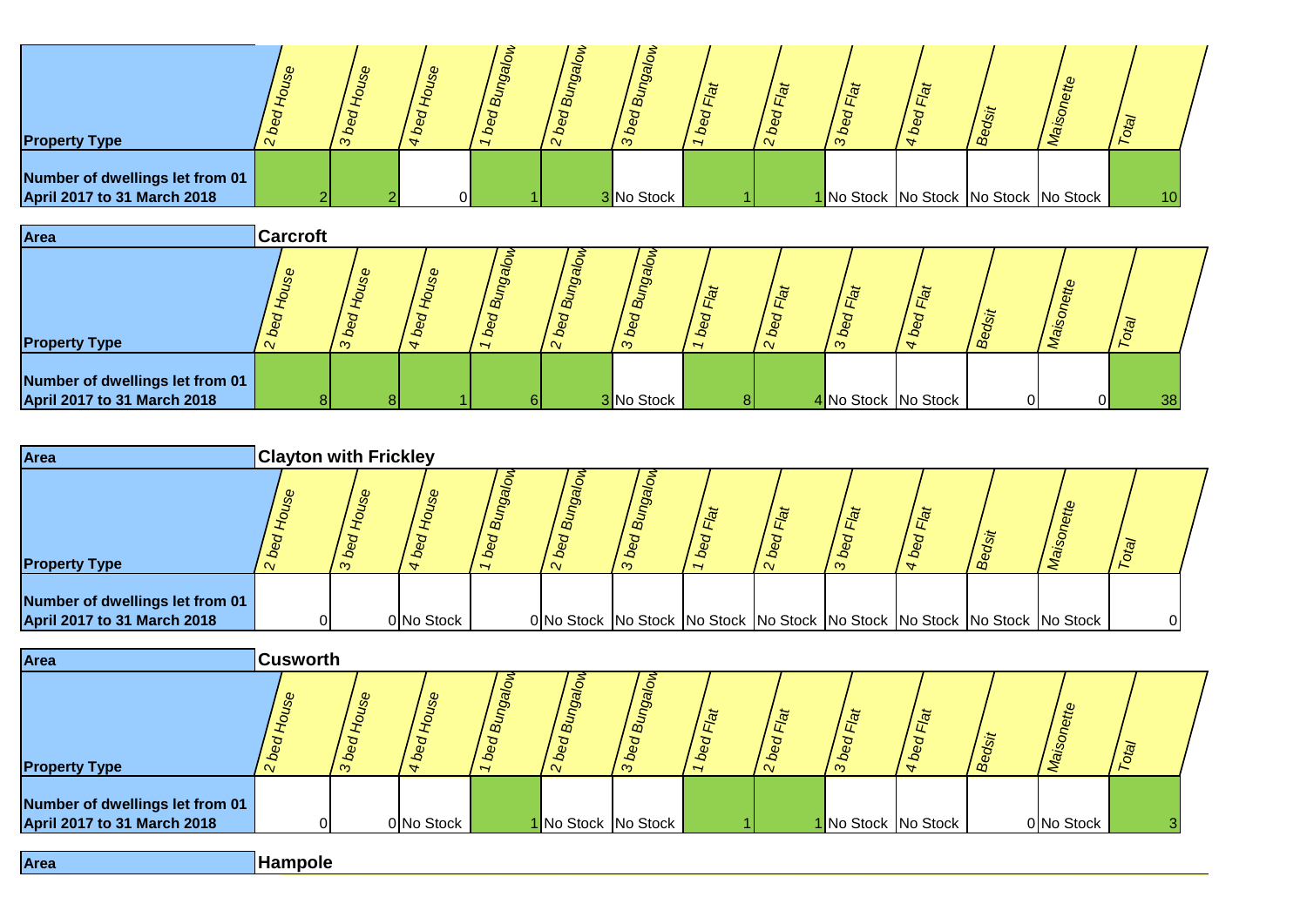| <b>Property Type</b>                                                  |                                                                                                                               | $\infty$ |  | $\vec{\omega}$ | œ<br>ന |  |  |  |  |
|-----------------------------------------------------------------------|-------------------------------------------------------------------------------------------------------------------------------|----------|--|----------------|--------|--|--|--|--|
| Number of dwellings let from 01<br><b>April 2017 to 31 March 2018</b> | No Stock No Stock No Stock No Stock No Stock No Stock No Stock No Stock No Stock No Stock No Stock No Stock No Stock No Stock |          |  |                |        |  |  |  |  |



| Area                               | <b>Marr</b> |   |  |           |        |                                    |                  |   |                                                                                                               |  |  |
|------------------------------------|-------------|---|--|-----------|--------|------------------------------------|------------------|---|---------------------------------------------------------------------------------------------------------------|--|--|
| <b>Property Type</b>               |             | ന |  | $\vec{a}$ | œ<br>ന | $\tilde{\sigma}$<br>$\overline{ }$ | $\tilde{\sigma}$ | ത | ഻ഀ൧ഀ                                                                                                          |  |  |
| Number of dwellings let from 01    |             |   |  |           |        |                                    |                  |   |                                                                                                               |  |  |
| <b>April 2017 to 31 March 2018</b> | No Stock    |   |  |           |        |                                    |                  |   | 0 No Stock   No Stock   No Stock   No Stock   No Stock   No Stock   No Stock   No Stock   No Stock   No Stock |  |  |

| Area                                                           | <b>Moss</b>                         |        |   |                          |              |                                                                              |                                |        |   |      |                |  |
|----------------------------------------------------------------|-------------------------------------|--------|---|--------------------------|--------------|------------------------------------------------------------------------------|--------------------------------|--------|---|------|----------------|--|
| <b>Property Type</b>                                           | $\boldsymbol{\omega}$               | s<br>ന | ₩ | $\overline{\phantom{a}}$ | മ്<br>$\sim$ | $\vec{\omega}$<br>്ര                                                         | ٠c<br>$\overline{\phantom{0}}$ | $\sim$ | ന | ' ക് | $\mathfrak{g}$ |  |
| Number of dwellings let from 01<br>April 2017 to 31 March 2018 | No Stock No Stock No Stock No Stock |        |   |                          |              | 0 No Stock   No Stock   No Stock   No Stock   No Stock   No Stock   No Stock |                                |        |   |      |                |  |

**Area Norton**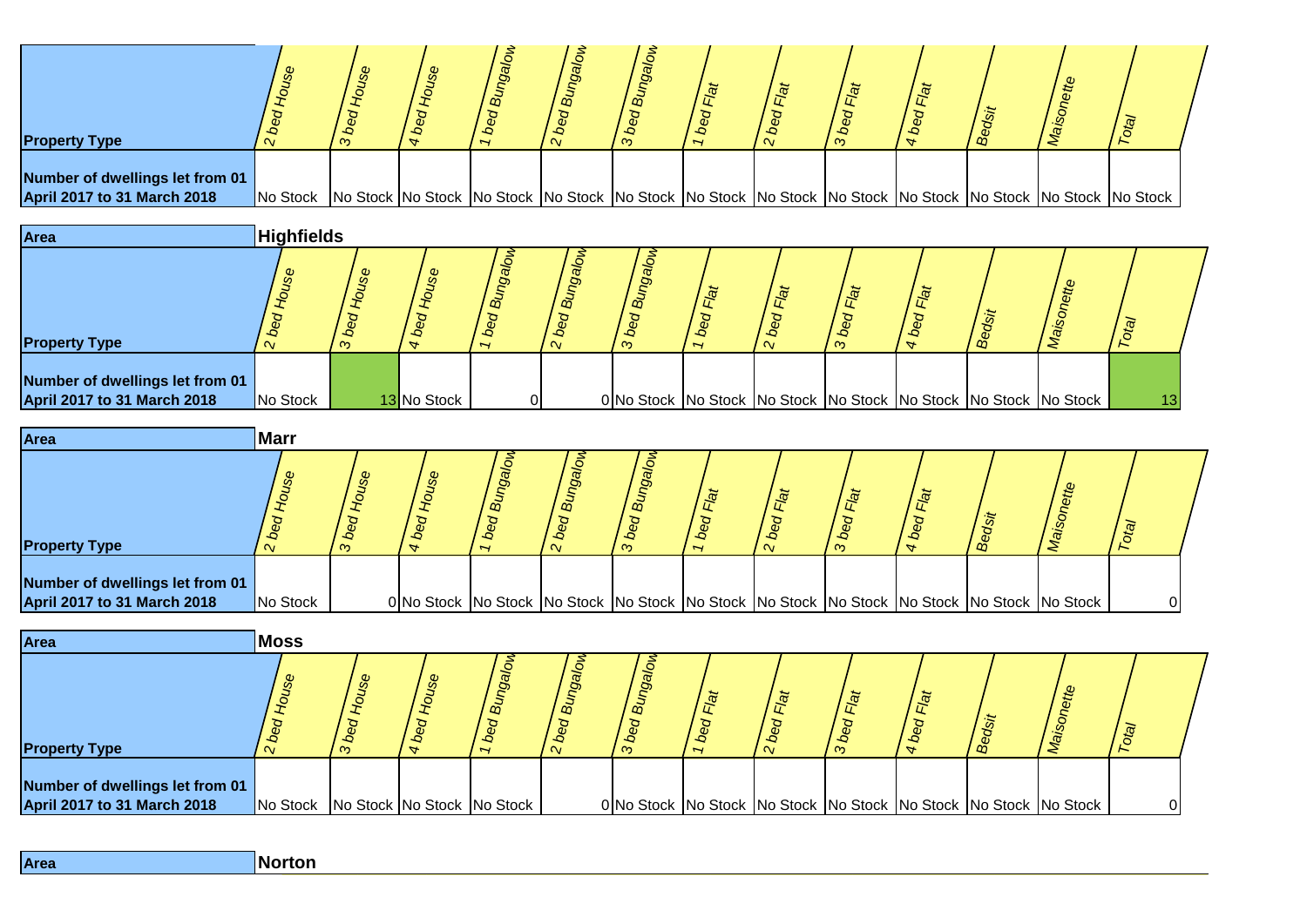| <b>Property Type</b>                                           | Ø<br>$\alpha$ | ന | $\mathcal{S}^{\mathcal{D}}$ | ළි<br>യ<br>$\overline{\phantom{a}}$ | $\overline{a}$<br>$\sigma$<br>$\sim$ | ണ്<br>ന                                                                      | $\overline{\phantom{0}}$ | $\alpha$ | $\tilde{\sigma}$<br>ന | α | Le | $\overline{\mathfrak{g}}$ |  |
|----------------------------------------------------------------|---------------|---|-----------------------------|-------------------------------------|--------------------------------------|------------------------------------------------------------------------------|--------------------------|----------|-----------------------|---|----|---------------------------|--|
| Number of dwellings let from 01<br>April 2017 to 31 March 2018 | $\Omega$      |   | 2 No Stock                  |                                     |                                      | 0 No Stock   No Stock   No Stock   No Stock   No Stock   No Stock   No Stock |                          |          |                       |   |    |                           |  |



| <b>Area</b>                                                           | Scawsby                       |        |                               |          |           |                   |                |                |                                       |   |     |          |                   |  |
|-----------------------------------------------------------------------|-------------------------------|--------|-------------------------------|----------|-----------|-------------------|----------------|----------------|---------------------------------------|---|-----|----------|-------------------|--|
| <b>Property Type</b>                                                  | $\omega$<br>$\mathsf{\alpha}$ | മ<br>ന | ஜ<br>$\overline{\phantom{a}}$ | 8g<br>മ് | $\vec{a}$ | ã<br><sub>c</sub> | $\overline{ }$ | $\overline{a}$ | $\tilde{\sigma}$<br>$\infty$          | 应 | ھ ا | <b>A</b> |                   |  |
| Number of dwellings let from 01<br><b>April 2017 to 31 March 2018</b> |                               |        | 0 No Stock                    |          |           | ΩL                |                |                | 0 No Stock No Stock No Stock No Stock |   |     |          | $12 \overline{ }$ |  |

| <b>Area</b>                                                    | <b>Scawthorpe</b>               |             |                                 |                             |                              |                                      |              |                            |                |                             |                     |               |        |  |
|----------------------------------------------------------------|---------------------------------|-------------|---------------------------------|-----------------------------|------------------------------|--------------------------------------|--------------|----------------------------|----------------|-----------------------------|---------------------|---------------|--------|--|
| <b>Property Type</b>                                           | $\boldsymbol{\omega}$<br>$\sim$ | v<br>þ<br>က | $\omega$<br>Φ<br>$\overline{a}$ | eo<br>$\tilde{\omega}$<br>∽ | pgq<br>$\vec{B}$<br>$\alpha$ | $\overline{a}$<br>$b$ ed<br>$\infty$ | -9<br>∽      | $\tilde{\sigma}$<br>$\sim$ | $\vec{e}$<br>ന | $\vec{p}$<br>$\bullet$<br>- | ' ထို               | $\mathcal{Q}$ | $ot$ a |  |
| Number of dwellings let from 01<br>April 2017 to 31 March 2018 |                                 |             | ΟL                              |                             | 9 No Stock No Stock          |                                      | $\mathbf{R}$ |                            |                |                             | 0 No Stock No Stock |               | 27     |  |

| Skelbrooke<br><b>Area</b> |
|---------------------------|
|---------------------------|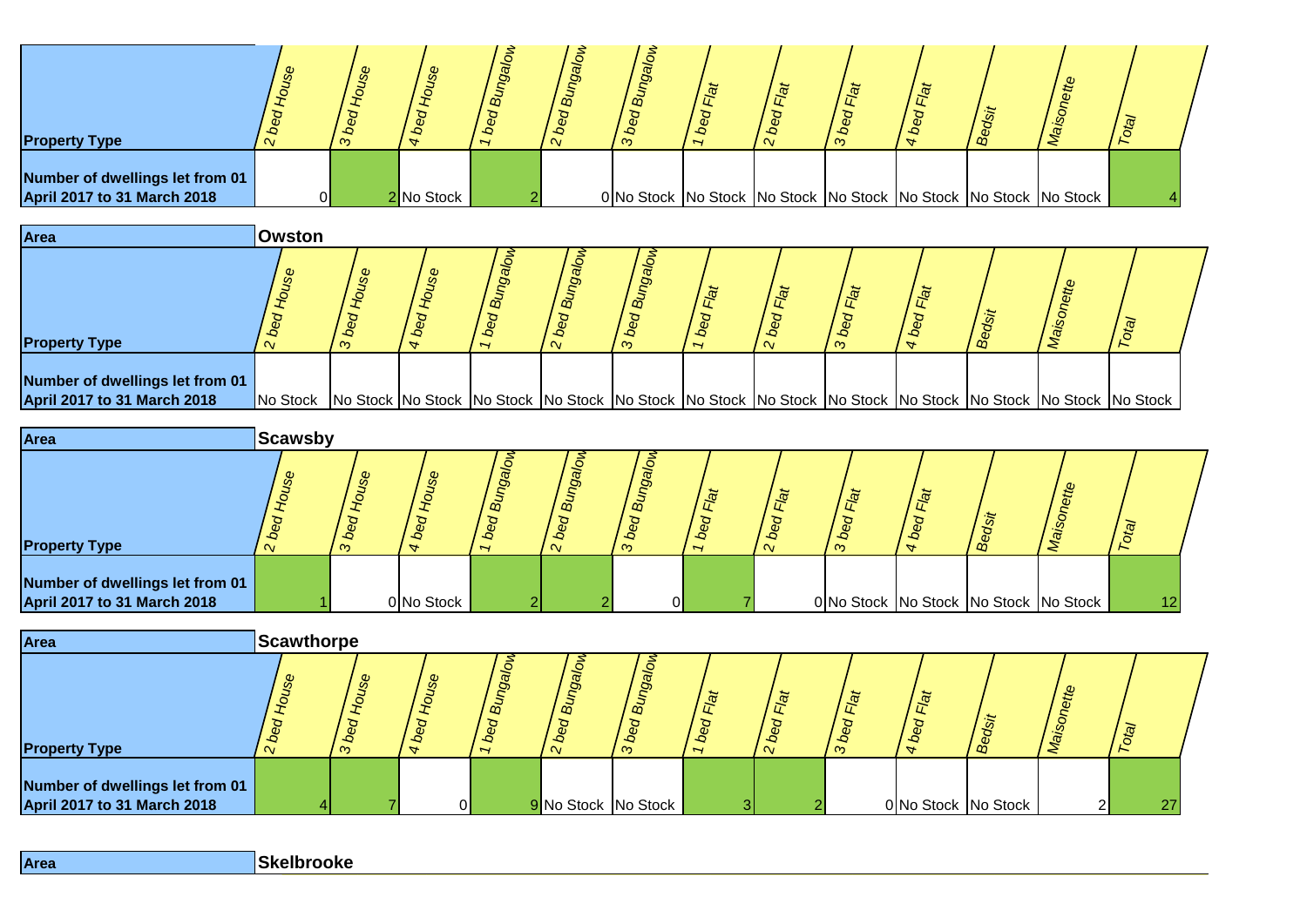| <b>Property Type</b>                                                  |          | ب<br>$\infty$ | Ø | යි<br>∽ | $\tilde{\omega}$<br>$\alpha$ | م<br>ന |  | -9 |                                                                                                               | ট্র |  |
|-----------------------------------------------------------------------|----------|---------------|---|---------|------------------------------|--------|--|----|---------------------------------------------------------------------------------------------------------------|-----|--|
| Number of dwellings let from 01<br><b>April 2017 to 31 March 2018</b> | No Stock |               |   |         |                              |        |  |    | 0 No Stock   No Stock   No Stock   No Stock   No Stock   No Stock   No Stock   No Stock   No Stock   No Stock |     |  |



| <b>Area</b>                                                           | <b>Sprotbrough</b> |                            |              |                             |                       |                     |                |                        |          |       |                                       |                           |  |
|-----------------------------------------------------------------------|--------------------|----------------------------|--------------|-----------------------------|-----------------------|---------------------|----------------|------------------------|----------|-------|---------------------------------------|---------------------------|--|
| <b>Property Type</b>                                                  | $\sim$             | $\boldsymbol{\omega}$<br>ന | $\mathbf{e}$ | <b>gg</b><br>$\vec{\omega}$ | $\vec{a}$<br>$\alpha$ | $\infty$<br>m       | $\overline{ }$ | $\tilde{\mathfrak{g}}$ | ja.<br>ന | / ద్ద | ₽                                     | $\overline{\mathfrak{G}}$ |  |
| Number of dwellings let from 01<br><b>April 2017 to 31 March 2018</b> | ΩI                 |                            |              | 2 No Stock No Stock         |                       | 0 No Stock No Stock |                |                        |          |       | 0 No Stock No Stock No Stock No Stock |                           |  |

| Area                                                           | <b>Toll Bar</b>       |   |   |                          |                          |                     |                               |    |                                                                              |     |    |                |  |
|----------------------------------------------------------------|-----------------------|---|---|--------------------------|--------------------------|---------------------|-------------------------------|----|------------------------------------------------------------------------------|-----|----|----------------|--|
| <b>Property Type</b>                                           | $\boldsymbol{\omega}$ | ന | ₩ | $\overline{\phantom{0}}$ | $\vec{\omega}$<br>$\sim$ | $\overline{a}$<br>ന | Æ<br>$\overline{\phantom{a}}$ | ົດ | ന                                                                            | ' ஃ | يو | $\mathfrak{B}$ |  |
| Number of dwellings let from 01<br>April 2017 to 31 March 2018 |                       |   |   |                          |                          |                     |                               |    | 4 No Stock   No Stock   No Stock   No Stock   No Stock   No Stock   No Stock |     |    |                |  |

| Area | Woodlands |
|------|-----------|
|------|-----------|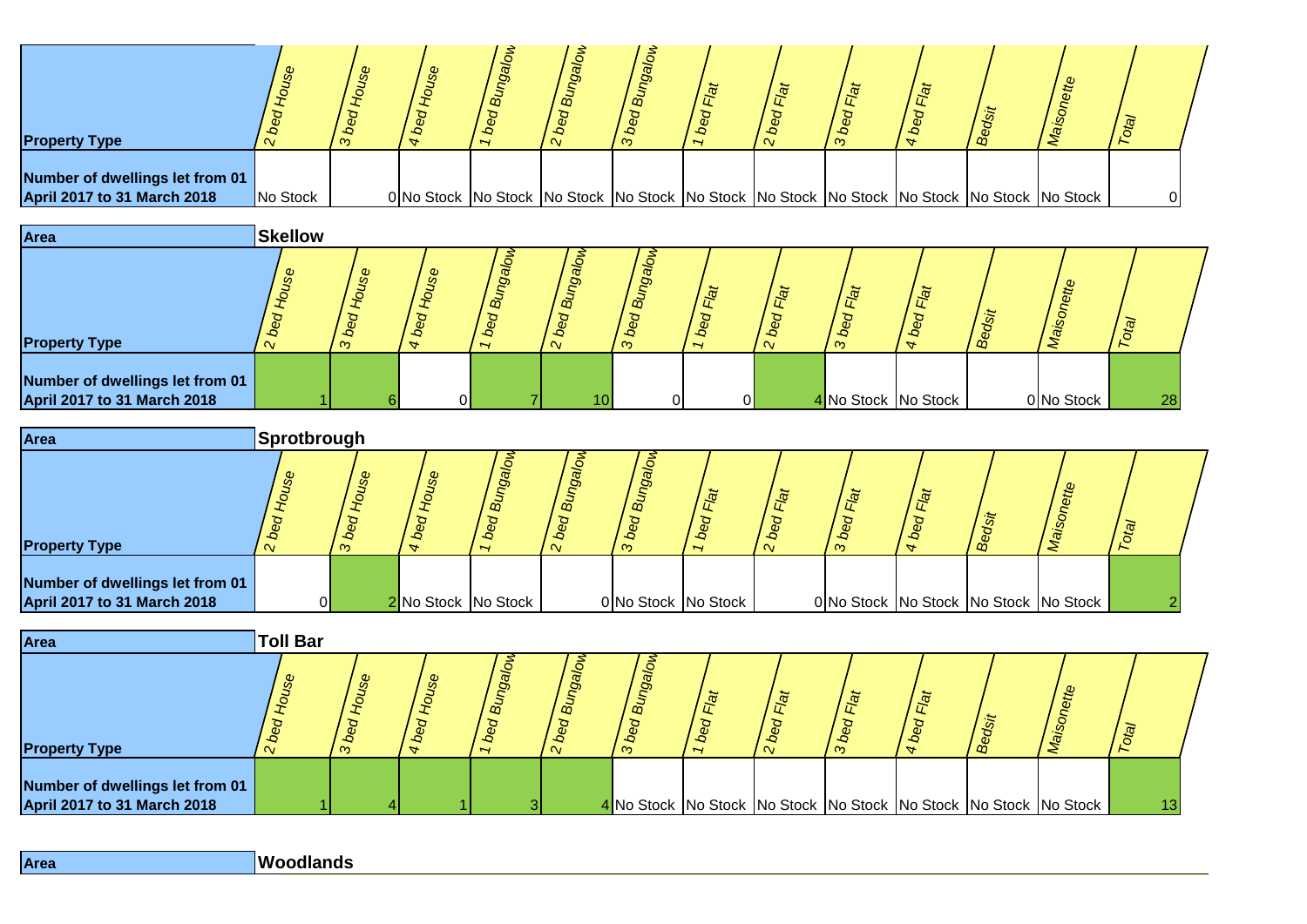| <b>Property Type</b>                                           | ന               | $\omega$ | ö<br>$\alpha$ | o<br>$\vec{\omega}$<br>$\alpha$ | $\tilde{\mathbf{z}}$<br>$\infty$ | $\overline{\phantom{a}}$ | $\alpha$ | $\infty$ | .<br>$\mathcal{Q}$ | கீ |            |    |  |
|----------------------------------------------------------------|-----------------|----------|---------------|---------------------------------|----------------------------------|--------------------------|----------|----------|--------------------|----|------------|----|--|
| Number of dwellings let from 01<br>April 2017 to 31 March 2018 | 28 <sub>l</sub> |          |               |                                 | ΩL                               |                          |          |          | 0 No Stock         |    | 0 No Stock | 46 |  |

## **East**

| Area                                                           | Armthorpe |                                 |                                                         |                 |    |                              |                |                                  |                                  |                                  |      |   |    |  |
|----------------------------------------------------------------|-----------|---------------------------------|---------------------------------------------------------|-----------------|----|------------------------------|----------------|----------------------------------|----------------------------------|----------------------------------|------|---|----|--|
| <b>Property Type</b>                                           | w         | $\boldsymbol{\omega}$<br>∼<br>ന | $\mathcal{S}^{\mathcal{C}}$<br>$\overline{\phantom{a}}$ | $\vec{a}$<br>∽  | മ് | $\tilde{\omega}$<br>$\infty$ | $\overline{ }$ | $\tilde{\mathfrak{a}}$<br>$\sim$ | $\tilde{\mathfrak{g}}$<br>Æ<br>ന | $\tilde{\sigma}$<br>$\mathbf{v}$ | / ထိ | £ |    |  |
| Number of dwellings let from 01<br>April 2017 to 31 March 2018 |           |                                 |                                                         | 15 <sub>h</sub> | 15 | ΩI                           |                |                                  |                                  | 0 No Stock No Stock No Stock     |      |   | 53 |  |

| <b>Area</b>                                                           | <b>Barnby Dun</b> |                            |            |                 |    |                    |   |                           |    |                                                                              |                            |  |
|-----------------------------------------------------------------------|-------------------|----------------------------|------------|-----------------|----|--------------------|---|---------------------------|----|------------------------------------------------------------------------------|----------------------------|--|
| <b>Property Type</b>                                                  |                   | $\boldsymbol{\omega}$<br>ന | ஜ          | <b>go</b><br>മ് | മ് | <sub>00</sub><br>S | ∽ | $\tilde{\mathbb{P}}$<br>ന | ക് |                                                                              | $\widetilde{\mathfrak{G}}$ |  |
| Number of dwellings let from 01<br><b>April 2017 to 31 March 2018</b> |                   |                            | 1 No Stock |                 |    |                    |   |                           |    | 1 No Stock   No Stock   No Stock   No Stock   No Stock   No Stock   No Stock |                            |  |

| <b>Area</b>                                                           | <b>Braithwaite</b> |                     |   |                                    |                                                                                                               |                |                |                     |                           |    |                     |  |
|-----------------------------------------------------------------------|--------------------|---------------------|---|------------------------------------|---------------------------------------------------------------------------------------------------------------|----------------|----------------|---------------------|---------------------------|----|---------------------|--|
| <b>Property Type</b>                                                  | മ                  | $\overline{Q}$<br>ന | Φ | <b>g</b><br>$\tilde{\mathfrak{m}}$ | $\vec{\omega}$                                                                                                | $\vec{a}$<br>ത | $\overline{ }$ | $\overline{\alpha}$ | $\tilde{\mathbb{F}}$<br>ന | ക് | $\overline{\omega}$ |  |
| Number of dwellings let from 01<br><b>April 2017 to 31 March 2018</b> | No Stock           |                     |   |                                    | 1 No Stock   No Stock   No Stock   No Stock   No Stock   No Stock   No Stock   No Stock   No Stock   No Stock |                |                |                     |                           |    |                     |  |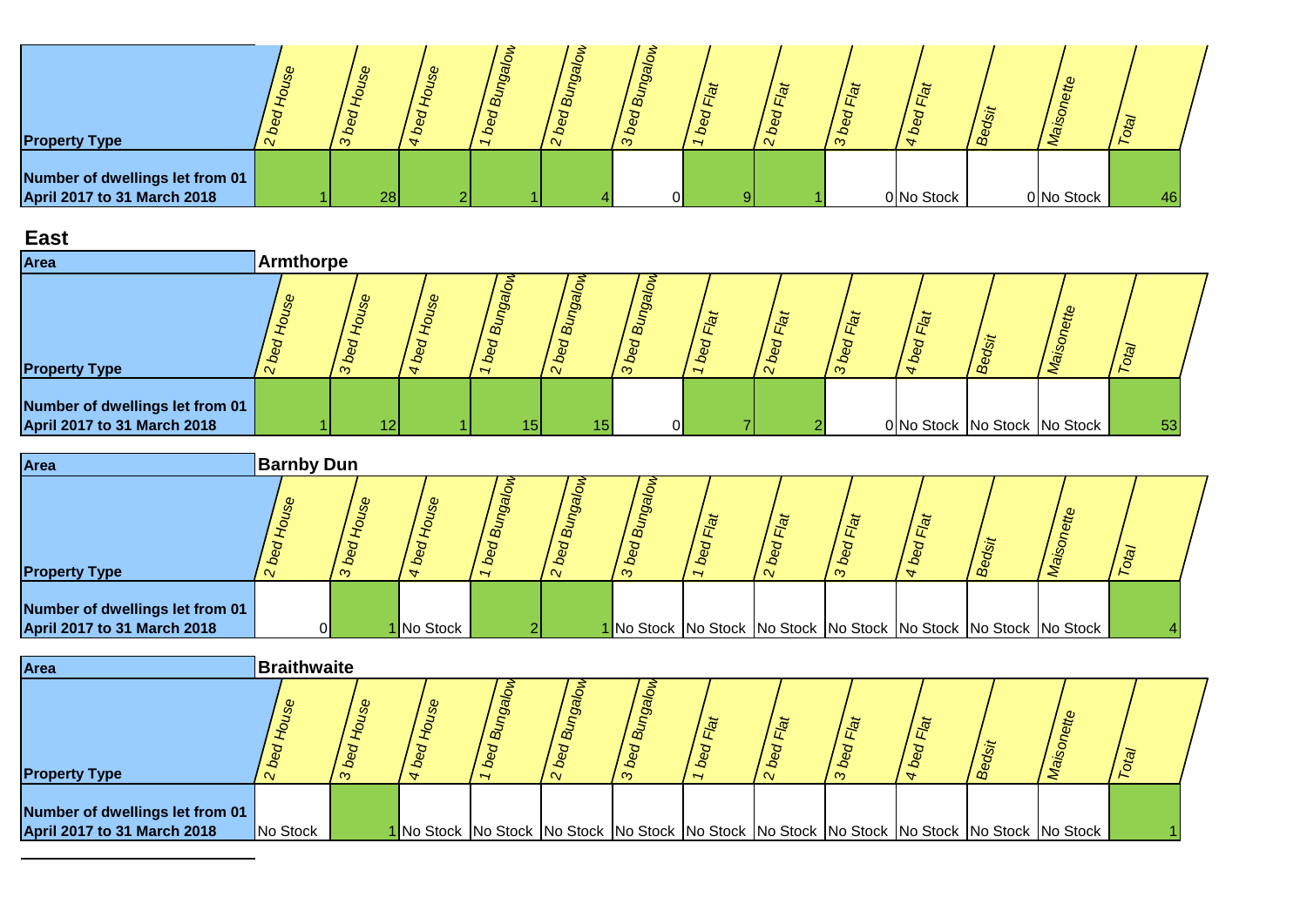| Area                                                                  | <b>Dunscroft</b>  |             |                     |                |                |                |            |                                                                                                                                  |            |            |                                       |            |                |  |
|-----------------------------------------------------------------------|-------------------|-------------|---------------------|----------------|----------------|----------------|------------|----------------------------------------------------------------------------------------------------------------------------------|------------|------------|---------------------------------------|------------|----------------|--|
| <b>Property Type</b>                                                  | 2 bed House       | 3 bed House | 4 bed House         | 1 bed Bungalow | 2 bed Bungalow | 3 bed Bungalow | 1 bed Flat | 2 bed Flat                                                                                                                       | 3 bed Flat | 4 bed Flat | Bedsit                                | Maisonette | Total          |  |
| Number of dwellings let from 01<br>April 2017 to 31 March 2018        | $\overline{0}$    |             | 26 No Stock         | 5 <sub>l</sub> | 9              | $\overline{0}$ |            | 3                                                                                                                                |            |            | No Stock No Stock No Stock No Stock   |            | 44             |  |
| Area                                                                  | <b>Dunsville</b>  |             |                     |                |                |                |            |                                                                                                                                  |            |            |                                       |            |                |  |
| <b>Property Type</b>                                                  | 2 bed House       | 3 bed House | 4 bed House         | 1 bed Bungalow | 2 bed Bungalow | 3 bed Bungalow | 1 bed Flat | 2 bed Flat                                                                                                                       | 3 bed Flat | 4 bed Flat | Bedsit                                | Maisonette | Total          |  |
| Number of dwellings let from 01<br><b>April 2017 to 31 March 2018</b> | No Stock          |             |                     |                |                |                |            | No Stock  No Stock  No Stock  No Stock  No Stock  No Stock  No Stock  No Stock  No Stock  No Stock  No Stock  No Stock  No Stock |            |            |                                       |            |                |  |
| Area                                                                  | <b>Edenthorpe</b> |             |                     |                |                |                |            |                                                                                                                                  |            |            |                                       |            |                |  |
| <b>Property Type</b>                                                  | 2 bed House       | 3 bed House | 4 bed House         | 1 bed Bungalow | 2 bed Bungalow | 3 bed Bungalow | 1 bed Flat | 2 bed Flat                                                                                                                       | 3 bed Flat | 4 bed Flat | Bedsit                                | Maisonette | Total          |  |
| Number of dwellings let from 01<br><b>April 2017 to 31 March 2018</b> | 5                 |             | 0 No Stock          | $\overline{7}$ |                | $\Omega$       |            | $\Omega$                                                                                                                         |            |            | 0 No Stock No Stock No Stock No Stock |            | 15             |  |
| Area                                                                  | <b>Fishlake</b>   |             |                     |                |                |                |            |                                                                                                                                  |            |            |                                       |            |                |  |
| <b>Property Type</b>                                                  | 2 bed House       | 3 bed House | 4 bed House         | 1 bed Bungalow | 2 bed Bungalow | 3 bed Bungalow | 1 bed Flat | 2 bed Flat                                                                                                                       | 3 bed Flat | 4 bed Flat | Bedsit                                | Maisonette | Total          |  |
| Number of dwellings let from 01<br><b>April 2017 to 31 March 2018</b> | $\overline{0}$    |             | 0 No Stock No Stock |                |                |                |            | 0 No Stock No Stock No Stock No Stock No Stock No Stock No Stock                                                                 |            |            |                                       |            | $\overline{0}$ |  |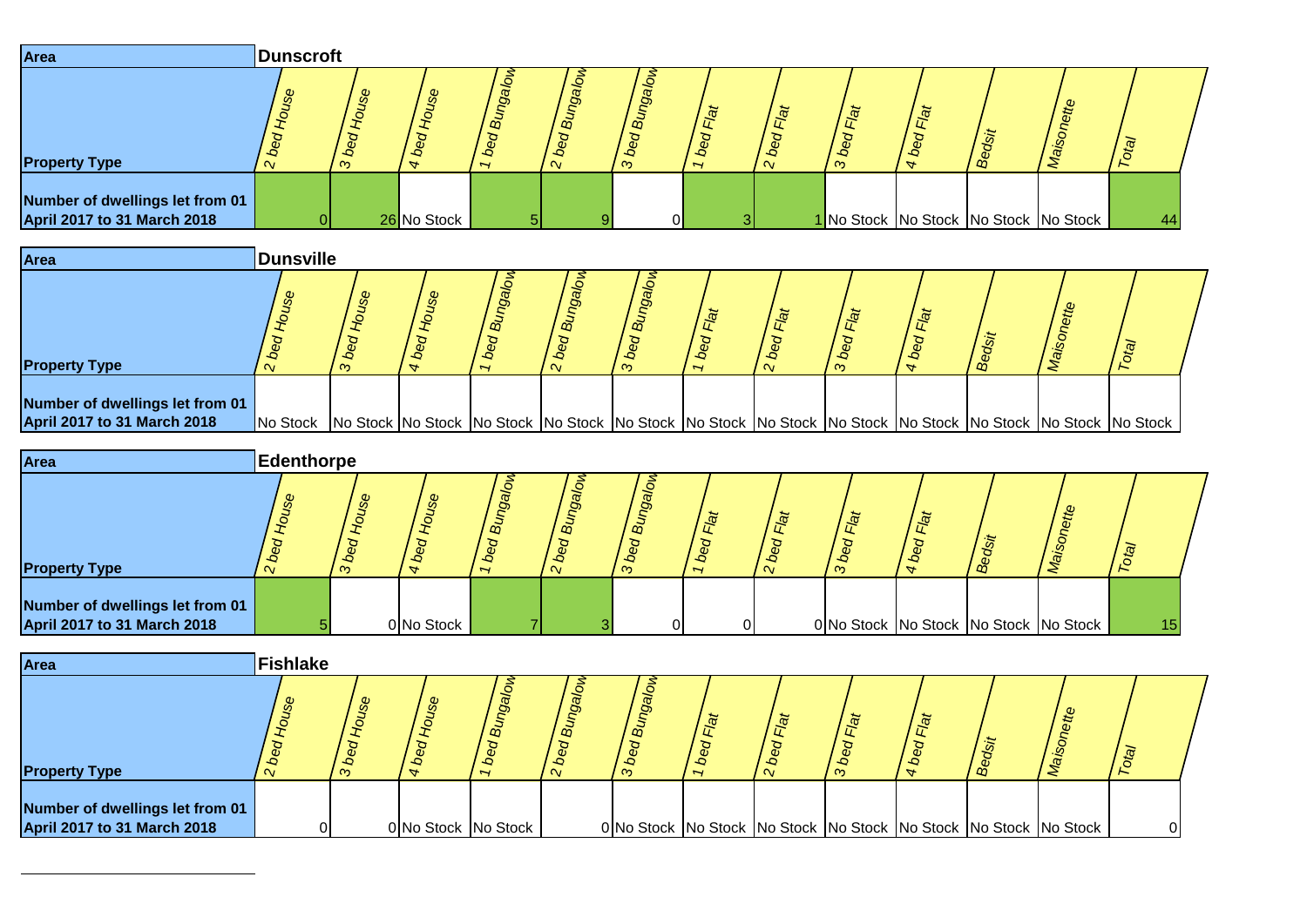| Area                                                                  | <b>Hatfield</b>     |                      |                |                |                |                |            |                                                                  |            |                                                |        |            |                |  |
|-----------------------------------------------------------------------|---------------------|----------------------|----------------|----------------|----------------|----------------|------------|------------------------------------------------------------------|------------|------------------------------------------------|--------|------------|----------------|--|
| <b>Property Type</b>                                                  | 2 bed House         | 3 bed House          | 4 bed House    | 1 bed Bungalow | 2 bed Bungalow | 3 bed Bungalow | 1 bed Flat | 2 bed Flat                                                       | 3 bed Flat | 4 bed Flat                                     | Bedsit | Maisonette | Total          |  |
| Number of dwellings let from 01<br><b>April 2017 to 31 March 2018</b> |                     |                      | 2 No Stock     | $\overline{0}$ |                |                |            | 3 No Stock No Stock No Stock No Stock No Stock No Stock No Stock |            |                                                |        |            | 6              |  |
| Area                                                                  | <b>Kirk Sandall</b> |                      |                |                |                |                |            |                                                                  |            |                                                |        |            |                |  |
| <b>Property Type</b>                                                  | 2 bed House         | 3 bed House          | 4 bed House    | 1 bed Bungalow | 2 bed Bungalow | 3 bed Bungalow | 1 bed Flat | 2 bed Flat                                                       | 3 bed Flat | 4 bed Flat                                     | Bedsit | Maisonette | Total          |  |
| Number of dwellings let from 01<br><b>April 2017 to 31 March 2018</b> |                     |                      | 1 No Stock     |                |                | 2 No Stock     |            | $\overline{9}$                                                   |            | 0 No Stock                                     |        | 0 No Stock | 15             |  |
| Area                                                                  | <b>Moorends</b>     |                      |                |                |                |                |            |                                                                  |            |                                                |        |            |                |  |
| <b>Property Type</b>                                                  | 2 bed House         | 3 bed House          | 4 bed House    | 1 bed Bungalow | 2 bed Bungalow | 3 bed Bungalow | 1 bed Flat | 2 bed Flat                                                       | 3 bed Flat | 4 bed Flat                                     | Bedsit | Maisonette | Total          |  |
| Number of dwellings let from 01<br><b>April 2017 to 31 March 2018</b> |                     | $\overline{0}$<br>26 | 6 <sup>1</sup> |                |                | 4 No Stock     |            |                                                                  |            | 2 No Stock No Stock No Stock No Stock No Stock |        |            | 39             |  |
| Area                                                                  | <b>Stainforth</b>   |                      |                |                |                |                |            |                                                                  |            |                                                |        |            |                |  |
|                                                                       | 2 bed House         | 3 bed House          | 4 bed House    | 1 bed Bungalow | 2 bed Bungalow | 3 bed Bungalow |            |                                                                  |            | 4 bed Flat                                     |        | Maisonette |                |  |
| <b>Property Type</b>                                                  |                     |                      |                |                |                |                | 1 bed Flat | 2 bed Flat                                                       | 3 bed Flat |                                                | Bedsit |            | $\overline{I}$ |  |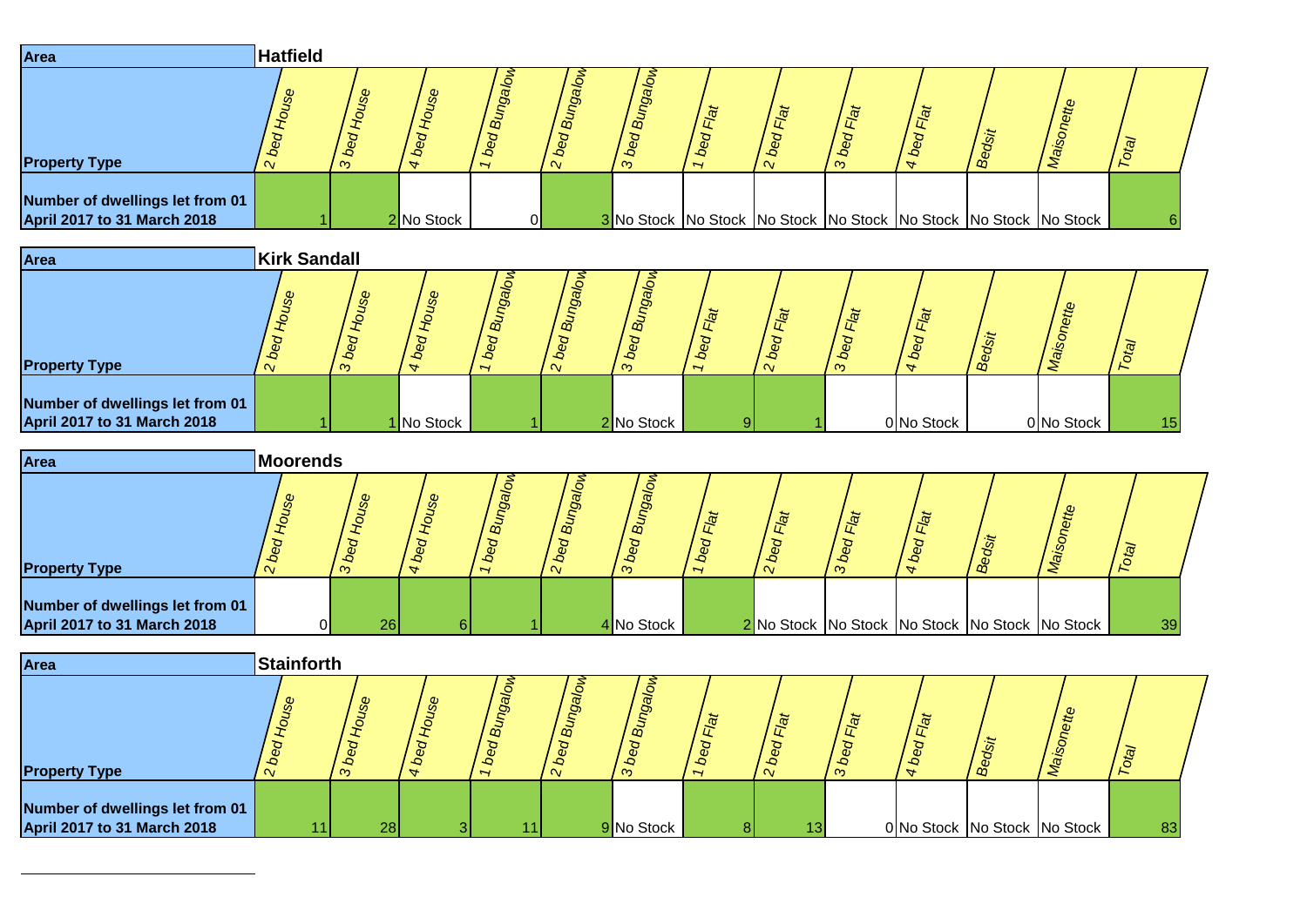| Area                                                                  | Sykehouse |                                  |     |                                |     |        |  |                |      |                                                                              |  |
|-----------------------------------------------------------------------|-----------|----------------------------------|-----|--------------------------------|-----|--------|--|----------------|------|------------------------------------------------------------------------------|--|
| <b>Property Type</b>                                                  |           | $\boldsymbol{\omega}$<br>٠c<br>ന | စ္တ | Ωõ<br>$\overline{\phantom{a}}$ | ്മ് | m<br>ო |  | <u>ja</u><br>ന | / മ് |                                                                              |  |
| Number of dwellings let from 01<br><b>April 2017 to 31 March 2018</b> |           |                                  |     | 0 No Stock No Stock            |     |        |  |                |      | 0 No Stock   No Stock   No Stock   No Stock   No Stock   No Stock   No Stock |  |

| Area                                                                  | <b>Thorne</b> |               |   |                                        |                         |             |                                   |                                  |                        |                              |      |   |              |  |
|-----------------------------------------------------------------------|---------------|---------------|---|----------------------------------------|-------------------------|-------------|-----------------------------------|----------------------------------|------------------------|------------------------------|------|---|--------------|--|
| <b>Property Type</b>                                                  | $\omega$      | $\omega$<br>ന | Φ | $g_{\overline{d}}$<br>$\tilde{\omega}$ | ⊙<br>മ്<br>$\mathbf{v}$ | o<br>ø<br>ന | ىلە<br>$\sigma$<br>$\overline{ }$ | $\tilde{\mathbb{Q}}$<br>$\alpha$ | $\tilde{\vec{r}}$<br>ന | $\vec{a}$                    | ' ക് | Φ | $\mathbf{G}$ |  |
| Number of dwellings let from 01<br><b>April 2017 to 31 March 2018</b> | 27            | 18I           |   |                                        | 12                      | ΩI          |                                   |                                  |                        | 0 No Stock No Stock No Stock |      |   | 77           |  |

## **South West**

| OUUUI 11696                                                           |                                   |             |                       |                          |                              |                |            |                              |            |            |        |                                       |                  |  |
|-----------------------------------------------------------------------|-----------------------------------|-------------|-----------------------|--------------------------|------------------------------|----------------|------------|------------------------------|------------|------------|--------|---------------------------------------|------------------|--|
| Area                                                                  | <b>Adwick On Dearne</b>           |             |                       |                          |                              |                |            |                              |            |            |        |                                       |                  |  |
| <b>Property Type</b>                                                  | bed House<br>$\mathbf{\tilde{v}}$ | 3 bed House | bed House<br>$\Delta$ | wore6 <sub>ung pag</sub> | 2 bed Bungalow               | 3 bed Bungalow | 1 bed Flat | 2 bed Flat                   | 3 bed Flat | 4 bed Flat | Bedsit | Maisonette                            | Total            |  |
| Number of dwellings let from 01<br><b>April 2017 to 31 March 2018</b> | $\Omega$                          |             | 0 No Stock            |                          | 0 No Stock No Stock          |                |            | 2 No Stock No Stock No Stock |            |            |        | 2 No Stock                            |                  |  |
| Area                                                                  | <b>Auckley</b>                    |             |                       |                          |                              |                |            |                              |            |            |        |                                       |                  |  |
| <b>Property Type</b>                                                  | 2 bed House                       | 3 bed House | 4 bed House           | bed Bungalow             | 2 bed Bungalow               | 3 bed Bungalow | 1 bed Flat | 2 bed Flat                   | 3 bed Flat | 4 bed Flat | Bedsit | Maisonette                            | Total            |  |
| Number of dwellings let from 01<br><b>April 2017 to 31 March 2018</b> |                                   |             | 1 No Stock            |                          | 0 No Stock No Stock No Stock |                |            |                              |            |            |        | 1 No Stock No Stock No Stock No Stock | $6 \overline{6}$ |  |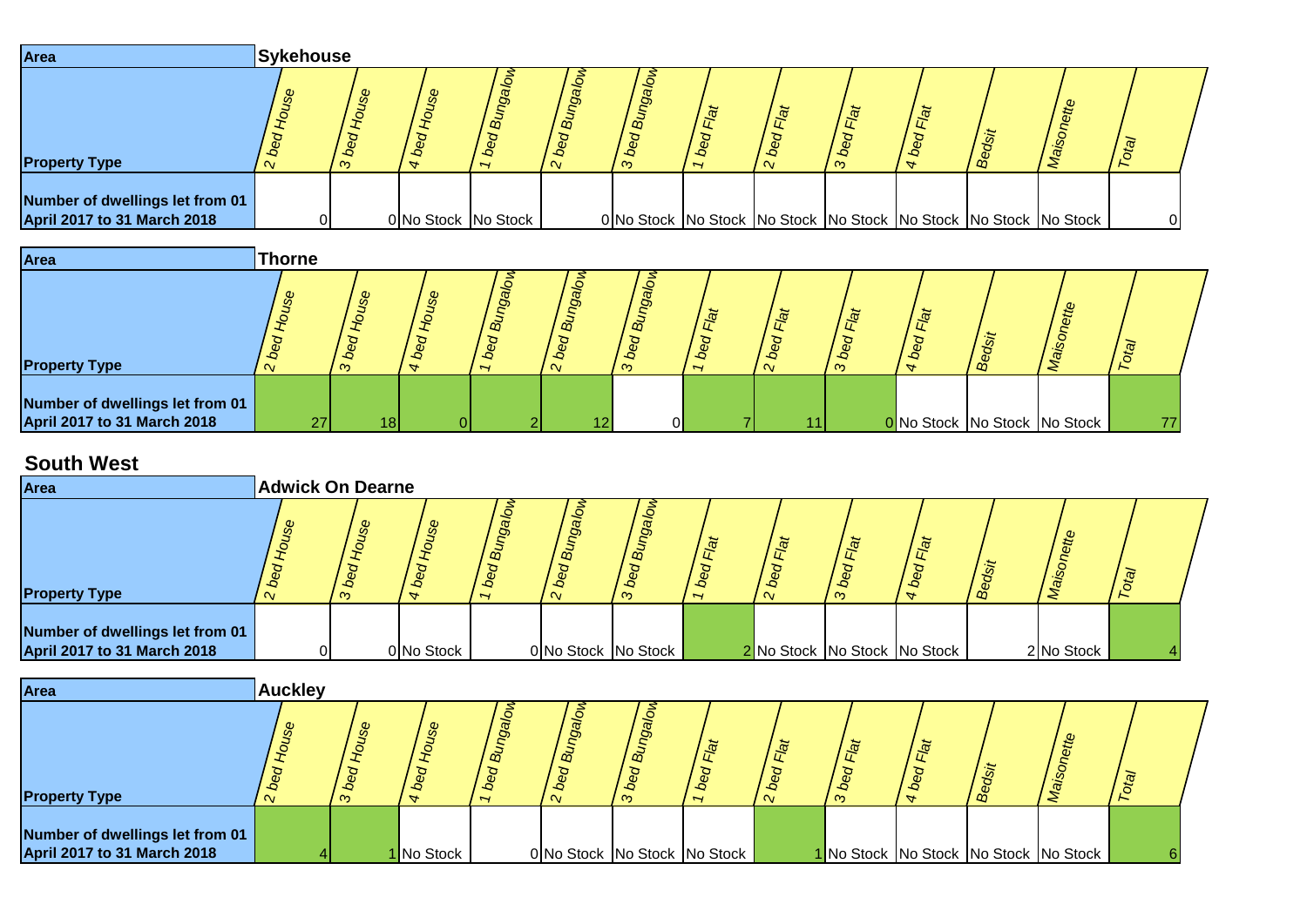| Area                                                                  | <b>Austerfield</b> |   |   |                                  |              |   |  |                     |   |                                                                                                               |          |  |
|-----------------------------------------------------------------------|--------------------|---|---|----------------------------------|--------------|---|--|---------------------|---|---------------------------------------------------------------------------------------------------------------|----------|--|
| <b>Property Type</b>                                                  |                    | ന | ₩ | <u>Se</u><br>$\vec{\omega}$<br>∽ | മ്<br>$\sim$ | ന |  | $\overline{\omega}$ | œ |                                                                                                               | ট্র      |  |
| Number of dwellings let from 01<br><b>April 2017 to 31 March 2018</b> |                    |   |   |                                  |              |   |  |                     |   | 0 No Stock   No Stock   No Stock   No Stock   No Stock   No Stock   No Stock   No Stock   No Stock   No Stock | $\Omega$ |  |

| Area                                                           | Bawtry            |                            |        |                                            |                 |                           |   |        |   |                                       |    |  |
|----------------------------------------------------------------|-------------------|----------------------------|--------|--------------------------------------------|-----------------|---------------------------|---|--------|---|---------------------------------------|----|--|
| <b>Property Type</b>                                           | Φ<br>$\mathbf{v}$ | $\boldsymbol{\omega}$<br>က | Ø<br>₩ | 8g<br>$\omega$<br>$\overline{\phantom{a}}$ | ്മ്<br>$\alpha$ | <sub>00</sub><br>$\infty$ | ∽ | ூ<br>ന | മ | ette                                  | 应  |  |
| Number of dwellings let from 01<br>April 2017 to 31 March 2018 |                   |                            | ΩI     |                                            |                 |                           |   |        |   | 1 No Stock No Stock No Stock No Stock | 11 |  |

| <b>Area</b>                                                    | <b>Bessacarr</b>                                                                                                              |         |  |                     |                             |                |                |     |              |  |
|----------------------------------------------------------------|-------------------------------------------------------------------------------------------------------------------------------|---------|--|---------------------|-----------------------------|----------------|----------------|-----|--------------|--|
| <b>Property Type</b>                                           | $\sim$                                                                                                                        | مہ<br>ന |  | $\vec{a}$<br>$\sim$ | $\tilde{\mathfrak{w}}$<br>ო | $\overline{ }$ | <b>ja</b><br>ന | ' മ | $\mathbf{G}$ |  |
| Number of dwellings let from 01<br>April 2017 to 31 March 2018 | No Stock No Stock No Stock No Stock No Stock No Stock No Stock No Stock No Stock No Stock No Stock No Stock No Stock No Stock |         |  |                     |                             |                |                |     |              |  |

| Area                                                           | <b>Blaxton</b> |   |            |                |                              |               |                                    |                     |                                       |                      |      |  |  |
|----------------------------------------------------------------|----------------|---|------------|----------------|------------------------------|---------------|------------------------------------|---------------------|---------------------------------------|----------------------|------|--|--|
| <b>Property Type</b>                                           | Φ              | ന |            | $\vec{\omega}$ | $\vec{a}$                    | ã<br>$\infty$ | $\tilde{\sigma}$<br>$\overline{ }$ | $\overline{\alpha}$ | $\overline{\alpha}$<br>$\infty$       | $\tilde{\mathbf{a}}$ | ' ക് |  |  |
| Number of dwellings let from 01<br>April 2017 to 31 March 2018 |                |   | 0 No Stock |                | 0 No Stock No Stock No Stock |               |                                    |                     | 0 No Stock No Stock No Stock No Stock |                      |      |  |  |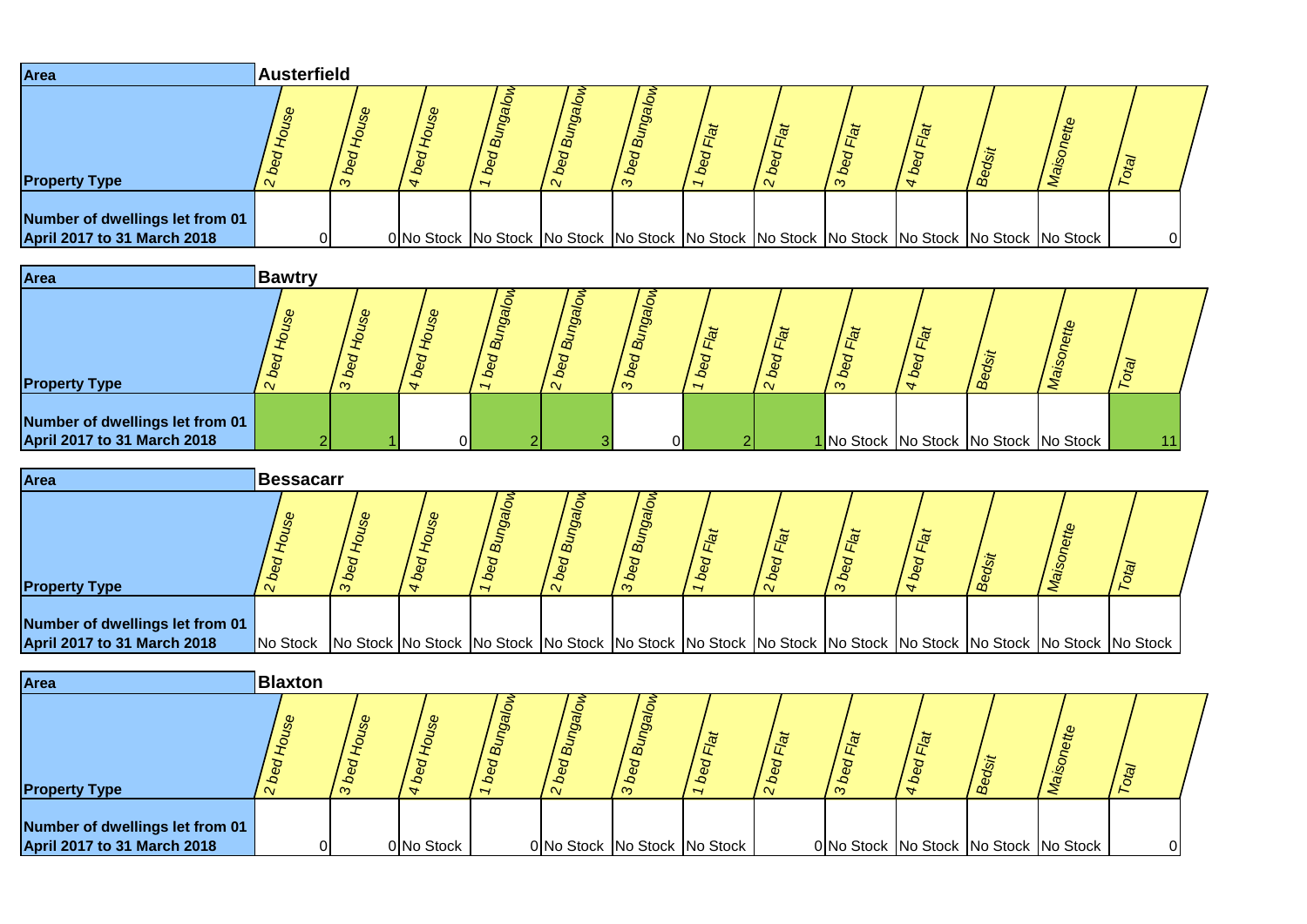| Area                                                                  | Braithwell |                                            |                                  |                                                  |                                      |                    |                               |               |                  |   |                                             |     |  |
|-----------------------------------------------------------------------|------------|--------------------------------------------|----------------------------------|--------------------------------------------------|--------------------------------------|--------------------|-------------------------------|---------------|------------------|---|---------------------------------------------|-----|--|
| <b>Property Type</b>                                                  | စ္က        | $\boldsymbol{\omega}$<br><sub>6</sub><br>ന | $\mathcal{S}^{\mathcal{D}}$<br>₩ | gg<br>$\vec{\omega}$<br>$\overline{\phantom{0}}$ | O.<br>മ്<br>$\overline{a}$<br>$\sim$ | o<br>മ്<br>٠Q<br>ന | இ<br>$\overline{\phantom{0}}$ | $\mathcal{Q}$ | Flat<br>$\infty$ | œ | ette                                        | val |  |
| Number of dwellings let from 01<br><b>April 2017 to 31 March 2018</b> |            |                                            |                                  |                                                  |                                      |                    | 0 No Stock No Stock           |               |                  |   | 1 No Stock   No Stock   No Stock   No Stock |     |  |

| Area                                                           | <b>Branton</b>        |                |                                              |                             |                               |                |                          |                              |                                       |                  |           |  |  |
|----------------------------------------------------------------|-----------------------|----------------|----------------------------------------------|-----------------------------|-------------------------------|----------------|--------------------------|------------------------------|---------------------------------------|------------------|-----------|--|--|
| <b>Property Type</b>                                           | $\boldsymbol{\omega}$ | ٠c<br>$\infty$ | $\boldsymbol{\omega}$<br>÷<br>$\overline{ }$ | සී<br>$\tilde{\omega}$<br>∽ | g<br>$\overline{a}$<br>$\sim$ | $\vec{a}$<br>ന | $\overline{\phantom{a}}$ | $\tilde{\mathfrak{g}}$<br>່∾ | $\tilde{\sigma}$<br>ന                 | $\tilde{\sigma}$ | 5<br>/ జి |  |  |
| Number of dwellings let from 01<br>April 2017 to 31 March 2018 |                       |                | 0 No Stock                                   |                             |                               | 0 No Stock     |                          |                              | 1 No Stock No Stock No Stock No Stock |                  |           |  |  |

| Area                                                                  | <b>Clifton</b> |   |                       |                |                                                                                                               |                |                |        |                           |      |                         |  |
|-----------------------------------------------------------------------|----------------|---|-----------------------|----------------|---------------------------------------------------------------------------------------------------------------|----------------|----------------|--------|---------------------------|------|-------------------------|--|
| <b>Property Type</b>                                                  | ್ಯಿ            | ന | $\boldsymbol{\omega}$ | $\vec{\omega}$ | $\vec{a}$<br>$\sim$                                                                                           | $\vec{a}$<br>൚ | $\overline{ }$ | $\sim$ | $\frac{1}{\sqrt{2}}$<br>ന | / ക് | $\overline{\mathbf{G}}$ |  |
| Number of dwellings let from 01<br><b>April 2017 to 31 March 2018</b> | No Stock       |   |                       |                | 0 No Stock   No Stock   No Stock   No Stock   No Stock   No Stock   No Stock   No Stock   No Stock   No Stock |                |                |        |                           |      |                         |  |

| Area                                                           | <b>Conisbrough</b> |          |          |   |          |        |  |              |                    |                     |    |
|----------------------------------------------------------------|--------------------|----------|----------|---|----------|--------|--|--------------|--------------------|---------------------|----|
|                                                                |                    | മ        |          | ã | m        | O<br>m |  | $\mathbb{R}$ | $L^{\overline{Q}}$ |                     |    |
| <b>Property Type</b>                                           | $\sim$             | $\infty$ |          |   | $\alpha$ | ന      |  | $\infty$     |                    | ക്                  |    |
| Number of dwellings let from 01<br>April 2017 to 31 March 2018 |                    |          | $\Omega$ |   |          | ΩI     |  |              |                    | 0 No Stock No Stock | 51 |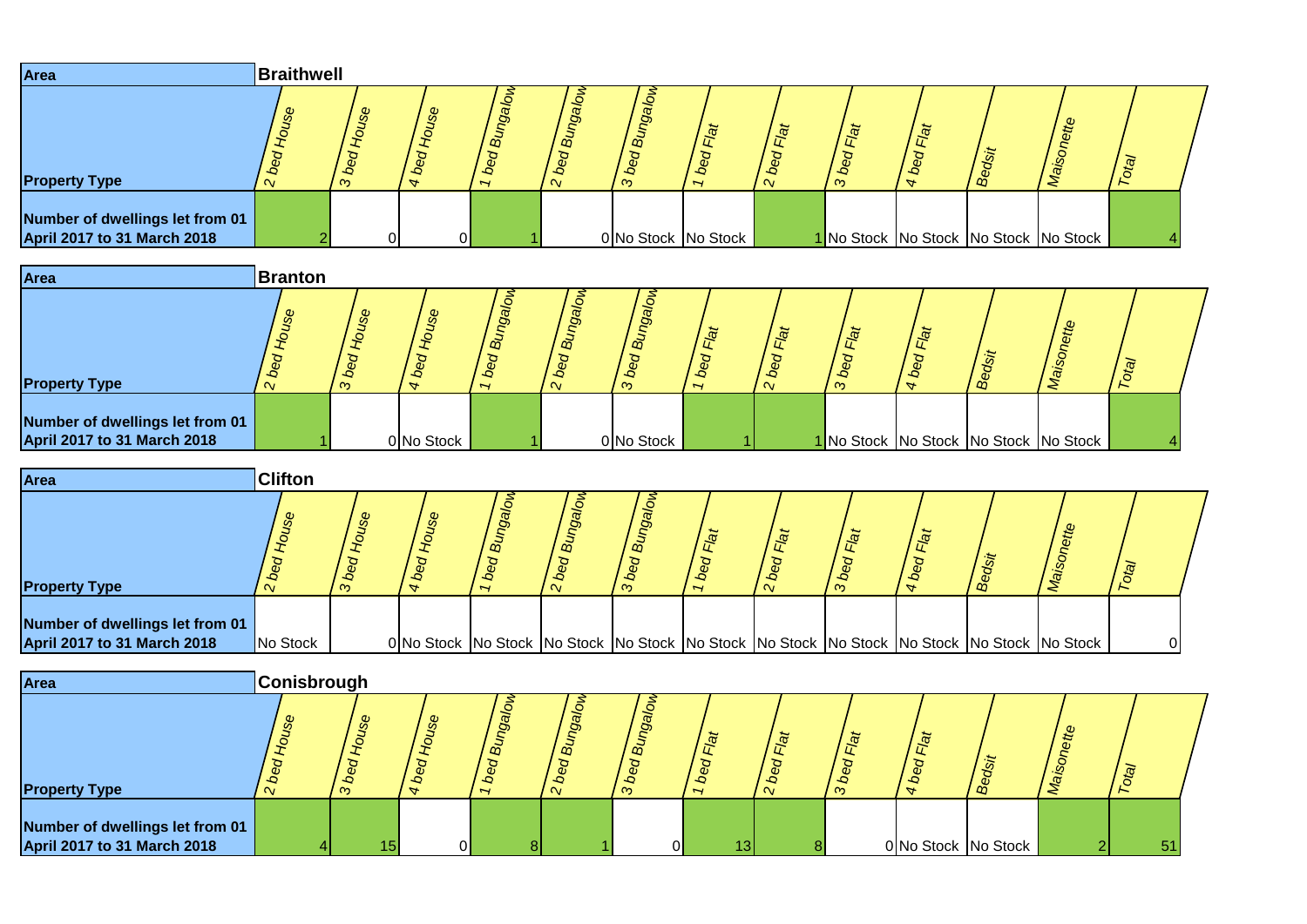| Area                                                                  | <b>Denaby Main</b> |                             |             |                |                |                |            |            |                              |            |            |            |                 |    |
|-----------------------------------------------------------------------|--------------------|-----------------------------|-------------|----------------|----------------|----------------|------------|------------|------------------------------|------------|------------|------------|-----------------|----|
| <b>Property Type</b>                                                  | 2 bed House        | 3 bed House                 | 4 bed House | 1 bed Bungalow | 2 bed Bungalow | 3 bed Bungalow | 1 bed Flat | 2 bed Flat | 3 bed Flat                   | 4 bed flat | Bedsit     | Maisonette | Total           |    |
| Number of dwellings let from 01<br><b>April 2017 to 31 March 2018</b> | 2                  | 15                          |             | 23             | 20             |                |            | 15         | $\Omega$                     |            | 0 No Stock |            | 10 <sup>1</sup> | 94 |
| Area                                                                  | <b>Edlington</b>   |                             |             |                |                |                |            |            |                              |            |            |            |                 |    |
| <b>Property Type</b>                                                  | 2 bed House        | 3 bed House                 | 4 bed House | 1 bed Bungalow | 2 bed Bungalow | 3 bed Bungalow | 1 bed Flat | 2 bed Flat | 3 bed Flat                   | 4 bed Flat | Bedsit     | Maisonette | Total           |    |
| Number of dwellings let from 01<br><b>April 2017 to 31 March 2018</b> | 9                  | 18                          | n۱          |                |                | 6 No Stock     |            | 22         | 7 No Stock No Stock No Stock |            |            |            | 0I              | 69 |
| <b>Area</b>                                                           | Finningley         |                             |             |                |                |                |            |            |                              |            |            |            |                 |    |
|                                                                       | ஜ                  | $\mathcal{S}^{\mathcal{O}}$ | စ္တ         | Molet          | Noret          | Molef          |            |            |                              |            |            |            |                 |    |

| <b>Property Type</b>               |          |            |    | $\tilde{\mathfrak{w}}$ | m          |                |                                                |  | o | $\overline{\omega}$ |  |
|------------------------------------|----------|------------|----|------------------------|------------|----------------|------------------------------------------------|--|---|---------------------|--|
|                                    | $\infty$ |            |    | $\alpha$               |            | $\overline{ }$ |                                                |  |   |                     |  |
|                                    |          |            |    |                        |            |                |                                                |  |   |                     |  |
|                                    |          |            |    |                        |            |                |                                                |  |   |                     |  |
| Number of dwellings let from 01    |          |            |    |                        |            |                |                                                |  |   |                     |  |
| <b>April 2017 to 31 March 2018</b> |          | 0 No Stock | ΩL |                        | 0 No Stock |                | 0 No Stock No Stock No Stock No Stock No Stock |  |   |                     |  |

| <b>Area</b>                                                    | <b>Harlington</b>                                                                                                                      |  |  |          |                          |  |  |  |  |
|----------------------------------------------------------------|----------------------------------------------------------------------------------------------------------------------------------------|--|--|----------|--------------------------|--|--|--|--|
| <b>Property Type</b>                                           |                                                                                                                                        |  |  | $\infty$ | $\overline{\phantom{0}}$ |  |  |  |  |
| Number of dwellings let from 01<br>April 2017 to 31 March 2018 | No Stock No Stock No Stock No Stock No Stock No Stock No Stock No Stock No Stock No Stock No Stock No Stock No Stock No Stock No Stock |  |  |          |                          |  |  |  |  |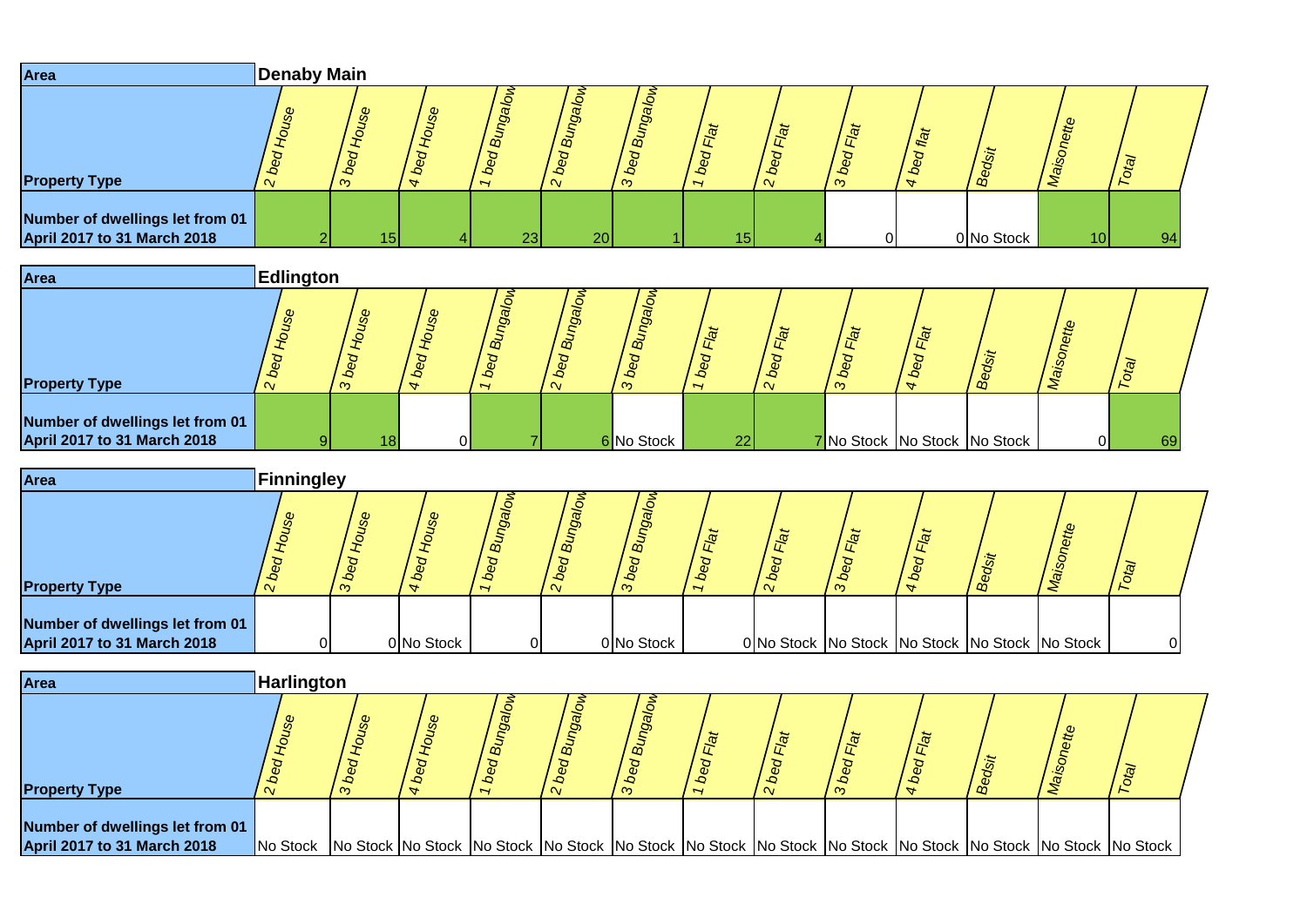| Area                                                           | <b>High Melton</b>                                                                                                            |   |                            |                                |              |   |                          |   |   |     |  |
|----------------------------------------------------------------|-------------------------------------------------------------------------------------------------------------------------------|---|----------------------------|--------------------------------|--------------|---|--------------------------|---|---|-----|--|
| <b>Property Type</b>                                           |                                                                                                                               | ന | $\mathcal{S}^{\mathbf{D}}$ | gg<br>$\overline{\phantom{a}}$ | ക്<br>$\sim$ | ന | $\overline{\phantom{a}}$ | ന | œ | ট্র |  |
| Number of dwellings let from 01<br>April 2017 to 31 March 2018 | No Stock No Stock No Stock No Stock No Stock No Stock No Stock No Stock No Stock No Stock No Stock No Stock No Stock No Stock |   |                            |                                |              |   |                          |   |   |     |  |

| Area                                                                  | Loversall |         |   |                                                                                                               |                       |                |        |   |   |  |  |
|-----------------------------------------------------------------------|-----------|---------|---|---------------------------------------------------------------------------------------------------------------|-----------------------|----------------|--------|---|---|--|--|
| <b>Property Type</b>                                                  |           | ٠Q<br>ന | ∽ | යි<br>മ്<br>൜                                                                                                 | $\tilde{\omega}$<br>ന | $\overline{ }$ | $\sim$ | ന | க |  |  |
| Number of dwellings let from 01<br><b>April 2017 to 31 March 2018</b> | No Stock  |         |   | 0 No Stock   No Stock   No Stock   No Stock   No Stock   No Stock   No Stock   No Stock   No Stock   No Stock |                       |                |        |   |   |  |  |

| Area                                                           | Mexborough |                            |                             |                          |                           |         |                 |                        |                       |                  |                     |    |     |  |
|----------------------------------------------------------------|------------|----------------------------|-----------------------------|--------------------------|---------------------------|---------|-----------------|------------------------|-----------------------|------------------|---------------------|----|-----|--|
| <b>Property Type</b>                                           |            | $\boldsymbol{\omega}$<br>ന | $\mathcal{S}^{\mathcal{D}}$ | $g_{\overline{g}}$<br>മ് | 9a<br>$\vec{a}$<br>$\sim$ | മ്<br>S | $\overline{ }$  | $\tilde{\mathfrak{g}}$ | $\tilde{\sigma}$<br>ന | ستلا<br>$\omega$ | / മ്                | te | 应   |  |
| Number of dwellings let from 01<br>April 2017 to 31 March 2018 | 45         | 371                        |                             | 39 <sub>l</sub>          |                           | ΩL      | 25 <sub>h</sub> | 46                     |                       |                  | 1 No Stock No Stock | ΟI | 205 |  |

| <b>Area</b>                                                    | Micklebring |        |                      |        |                                                             |                           |                      |                      |                |                                                |    |  |
|----------------------------------------------------------------|-------------|--------|----------------------|--------|-------------------------------------------------------------|---------------------------|----------------------|----------------------|----------------|------------------------------------------------|----|--|
| <b>Property Type</b>                                           | $\sim$      | s<br>ന | ٠c<br>$\overline{a}$ | 8<br>∽ | <b>Sp</b><br>$\vec{B}$<br>$\boldsymbol{\omega}$<br>$\alpha$ | ã<br>$\sigma$<br>$\infty$ | -9<br>$\overline{ }$ | $\tilde{\mathbb{Q}}$ | $\vec{p}$<br>ന | ക്                                             | te |  |
| Number of dwellings let from 01<br>April 2017 to 31 March 2018 |             |        |                      |        | 0 No Stock No Stock No Stock No Stock                       |                           |                      |                      |                | 0 No Stock No Stock No Stock No Stock No Stock |    |  |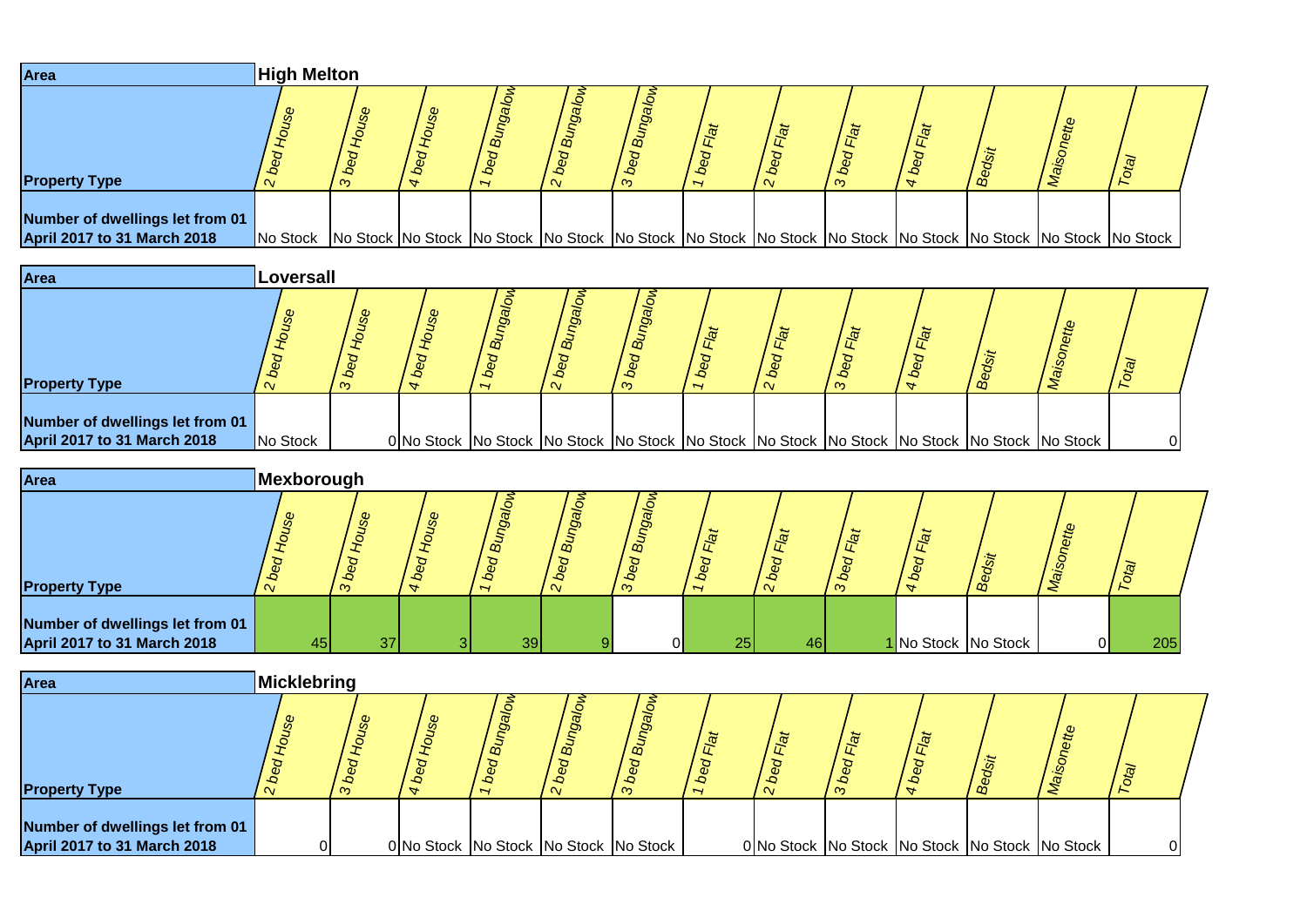| Area                                                           | <b>Old Denaby</b> |                            |                     |                            |                            |                     |                          |                |                            |                                       |          |  |
|----------------------------------------------------------------|-------------------|----------------------------|---------------------|----------------------------|----------------------------|---------------------|--------------------------|----------------|----------------------------|---------------------------------------|----------|--|
| <b>Property Type</b>                                           |                   | $\boldsymbol{\sigma}$<br>ന | pac                 | ത്<br>-0<br>$\overline{ }$ | $\vec{\omega}$<br>$\alpha$ | <u>ත</u><br>ã<br>ന  | $\overline{\phantom{a}}$ | Flat<br>$\sim$ | $\overline{a}$<br>$\infty$ | / စိ                                  | .T       |  |
| Number of dwellings let from 01<br>April 2017 to 31 March 2018 | No Stock          |                            | 0 No Stock No Stock |                            |                            | 0 No Stock No Stock |                          |                |                            | 0 No Stock No Stock No Stock No Stock | $\Omega$ |  |

| Area                                                                  | Rossington |           |                     |                       |                                  |                                  |        |   |            |              |     |  |
|-----------------------------------------------------------------------|------------|-----------|---------------------|-----------------------|----------------------------------|----------------------------------|--------|---|------------|--------------|-----|--|
| <b>Property Type</b>                                                  |            |           | œ<br>$\overline{ }$ | $\tilde{m}$<br>$\sim$ | ö<br>$\tilde{\mathfrak{G}}$<br>ന | ्विं<br>$\overline{\phantom{0}}$ | $\sim$ | ൗ |            | $t^{\omega}$ | -50 |  |
| Number of dwellings let from 01<br><b>April 2017 to 31 March 2018</b> | 121        | <b>23</b> | 25 <sub>h</sub>     | 1 F.                  | $\Omega$                         |                                  |        |   | 0 No Stock |              | 83  |  |

| Area                                                                  | <b>Stainton</b> |          |   |                                       |                                                                                                               |                |                                    |                        |                       |            |          |  |
|-----------------------------------------------------------------------|-----------------|----------|---|---------------------------------------|---------------------------------------------------------------------------------------------------------------|----------------|------------------------------------|------------------------|-----------------------|------------|----------|--|
| <b>Property Type</b>                                                  | $\alpha$        | $\infty$ | v | $\vec{a}$<br>$\overline{\phantom{a}}$ | $\vec{B}$                                                                                                     | $\vec{a}$<br>ന | $\tilde{\sigma}$<br>$\overline{ }$ | $\tilde{\mathfrak{g}}$ | $\tilde{\sigma}$<br>ന | .Ø<br>/ థి | <b>A</b> |  |
| Number of dwellings let from 01<br><b>April 2017 to 31 March 2018</b> |                 |          |   |                                       | 1 No Stock   No Stock   No Stock   No Stock   No Stock   No Stock   No Stock   No Stock   No Stock   No Stock |                |                                    |                        |                       |            |          |  |

| Area                                                           | <b>Tickhill</b>          |                            |              |                                                 |                    |                          |           |                                       |         |    |  |
|----------------------------------------------------------------|--------------------------|----------------------------|--------------|-------------------------------------------------|--------------------|--------------------------|-----------|---------------------------------------|---------|----|--|
| <b>Property Type</b>                                           | <b>S</b><br>$\mathbf{v}$ | $\boldsymbol{\omega}$<br>ന | $\omega$     | $\overline{a}$<br>o<br>$\overline{\phantom{0}}$ | മ്<br>-0<br>$\sim$ | o<br>$\vec{\omega}$<br>ന | $\vec{p}$ | ्रोल<br>ന                             | $B_{e}$ |    |  |
| Number of dwellings let from 01<br>April 2017 to 31 March 2018 | $\overline{0}$           |                            | $\mathbf{0}$ |                                                 |                    | 6 No Stock               |           | 1 No Stock No Stock No Stock No Stock |         | 15 |  |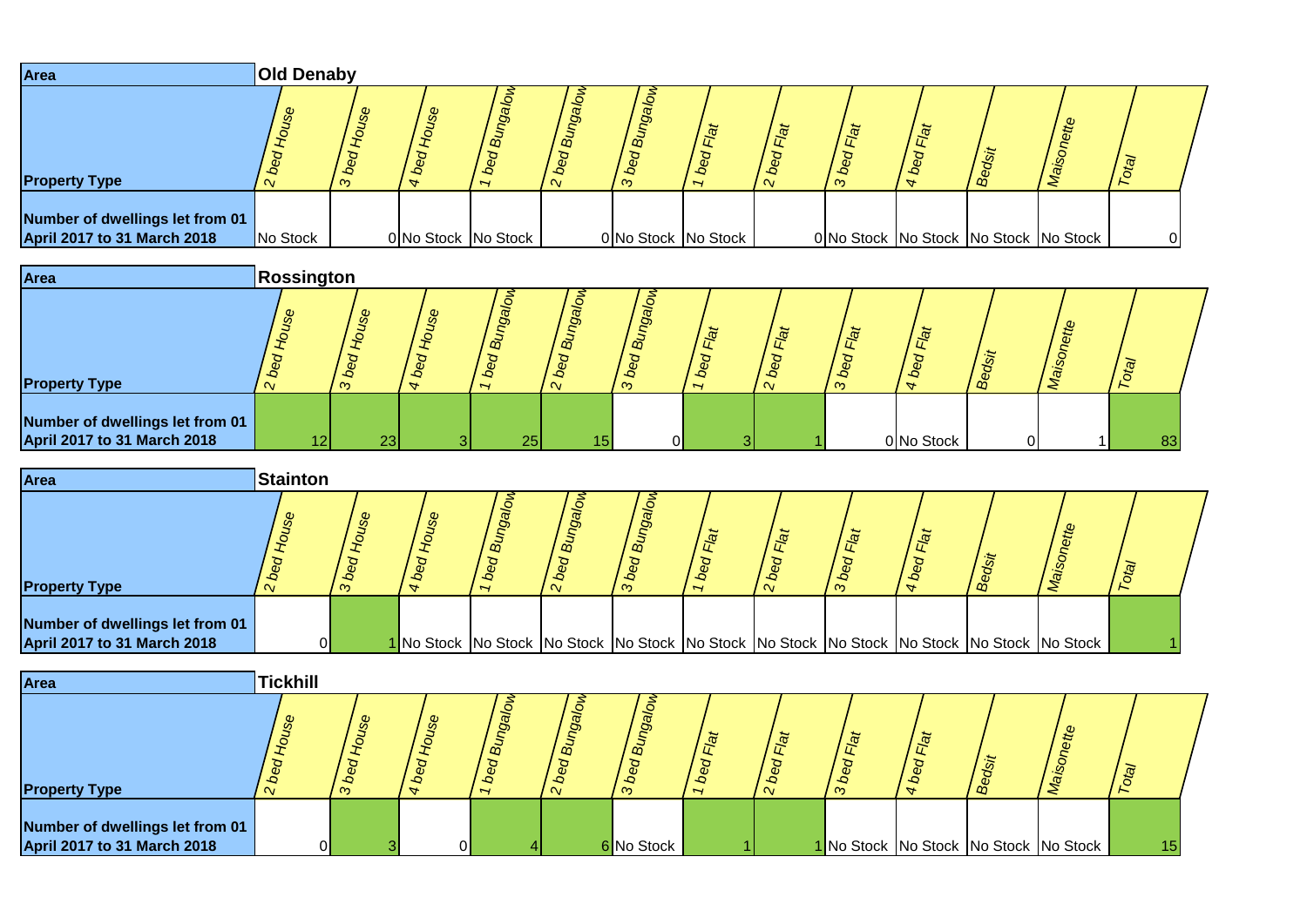| Area                                                           | <b>Wadworth</b> |         |                             |                                      |                                              |                |                                          |                     |                              |   |      |    |                 |
|----------------------------------------------------------------|-----------------|---------|-----------------------------|--------------------------------------|----------------------------------------------|----------------|------------------------------------------|---------------------|------------------------------|---|------|----|-----------------|
| <b>Property Type</b>                                           | $\alpha$        | U.<br>൚ | $\mathcal{S}^{\mathcal{C}}$ | gg<br>ക്<br>$\overline{\phantom{0}}$ | Ö<br>' வி<br>$\boldsymbol{\sigma}$<br>$\sim$ | DÕ,<br>-9<br>ന | $\mathbf{C}$<br>$\overline{\phantom{0}}$ | $\overline{\omega}$ | Flat<br>ന                    | œ | ette | 应  |                 |
| Number of dwellings let from 01<br>April 2017 to 31 March 2018 |                 |         | 0 No Stock                  |                                      |                                              | 0 No Stock     |                                          |                     | 1 No Stock No Stock No Stock |   |      | ΟI | 10 <sub>1</sub> |

| Area                                                                  | Warmsworth                        |                            |                            |         |              |                                    |     |          |                |                          |   |                                       |    |  |
|-----------------------------------------------------------------------|-----------------------------------|----------------------------|----------------------------|---------|--------------|------------------------------------|-----|----------|----------------|--------------------------|---|---------------------------------------|----|--|
| <b>Property Type</b>                                                  | $\boldsymbol{\omega}$<br>$\alpha$ | $\boldsymbol{\omega}$<br>ന | $\boldsymbol{\omega}$<br>Ø | മ്<br>∽ | $\mathbf{a}$ | m<br>$S_{\mathcal{O}}$<br>$\infty$ | -90 | $\alpha$ | Flat<br>Φ<br>ო | $\overline{\phantom{a}}$ | m | ette                                  | 应  |  |
| Number of dwellings let from 01<br><b>April 2017 to 31 March 2018</b> |                                   |                            | 2 No Stock                 |         |              | 5 No Stock                         |     |          |                |                          |   | 1 No Stock No Stock No Stock No Stock | 13 |  |

## **Central**

| Area                                                                  | <b>Balby</b> |              |                                     |                 |    |                             |                |                        |                                   |                                  |               |            |     |  |
|-----------------------------------------------------------------------|--------------|--------------|-------------------------------------|-----------------|----|-----------------------------|----------------|------------------------|-----------------------------------|----------------------------------|---------------|------------|-----|--|
| <b>Property Type</b>                                                  | Φ            | Φ<br>-9<br>ന | Φ<br>Ø.<br>$\overline{\phantom{a}}$ | മ്<br>∽         | മ് | $\tilde{\mathfrak{C}}$<br>က | $\overline{ }$ | $\tilde{\mathfrak{a}}$ | $\tilde{\sigma}$<br>Æ<br>$\infty$ | ىلە<br>$\alpha$<br>$\rightarrow$ | $\omega$<br>് |            |     |  |
| Number of dwellings let from 01<br><b>April 2017 to 31 March 2018</b> | 34           | 52           |                                     | 31 <sub>1</sub> |    |                             |                |                        |                                   | 16 No Stock No Stock No Stock    |               | 0 No Stock | 143 |  |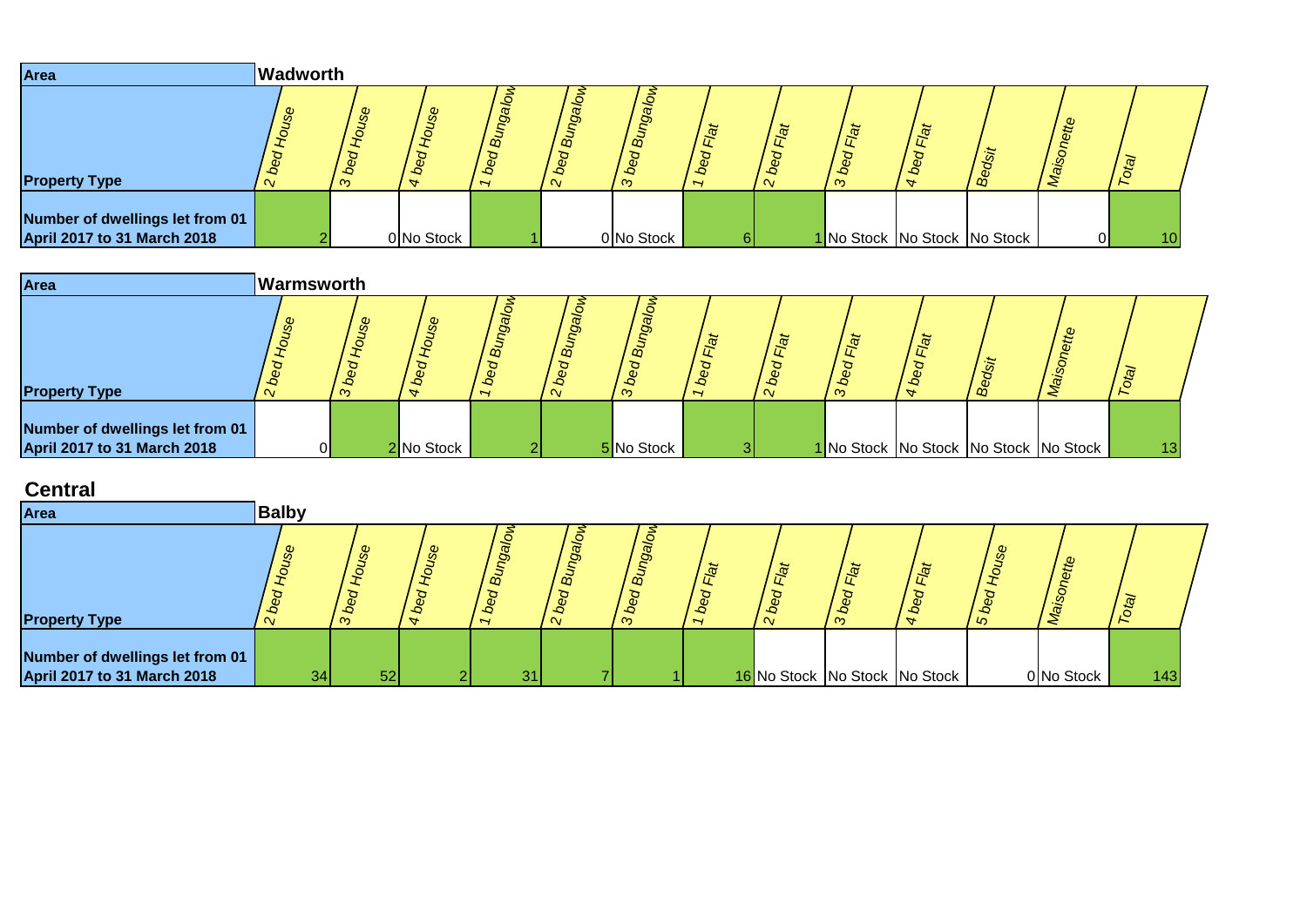| Area                                                           | <b>Cantley</b>              |          |          |                      |                                               |                            |                 |               |           |                                        |           |                          |    |
|----------------------------------------------------------------|-----------------------------|----------|----------|----------------------|-----------------------------------------------|----------------------------|-----------------|---------------|-----------|----------------------------------------|-----------|--------------------------|----|
| <b>Property Type</b>                                           | $\mathcal{S}^{\mathcal{D}}$ | တ္တ<br>ന | use<br>₩ | eol<br>$B_{ij}$<br>∽ | eol<br>ี่ อั<br>$\sigma$<br>$\mathbf{\alpha}$ | ' മ്<br>$b_{\rm e}$<br>് ന | ₽.<br>∽         | ্রত<br>$\sim$ | Flat<br>൚ | $\omega$<br>bed<br>க<br>$\overline{a}$ | $ds_{it}$ | atte<br>le <sub>10</sub> |    |
| Number of dwellings let from 01<br>April 2017 to 31 March 2018 | 15 <sub>h</sub>             |          |          | 27                   |                                               |                            | 10 <sup>1</sup> | <sup>Q</sup>  |           | 1 No Stock No Stock                    |           | ΟI                       | 86 |
| Area                                                           | <b>Clay Lane</b>            |          |          |                      |                                               |                            |                 |               |           |                                        |           |                          |    |

| <b>Property Type</b>                                                  |    |   |            | $\alpha$                 | $\vec{\omega}$ | $\alpha$ |  |  |   |                                                                              |  |
|-----------------------------------------------------------------------|----|---|------------|--------------------------|----------------|----------|--|--|---|------------------------------------------------------------------------------|--|
|                                                                       |    | ന |            | $\overline{\phantom{a}}$ | $\alpha$       | ൚        |  |  | m |                                                                              |  |
| Number of dwellings let from 01<br><b>April 2017 to 31 March 2018</b> | ∩I |   | 1 No Stock | ∩∎                       |                |          |  |  |   | 0 No Stock   No Stock   No Stock   No Stock   No Stock   No Stock   No Stock |  |

| Area                                                                  | <b>Hexthorpe</b> |                |            |                                        |                                     |                            |                         |                          |          |             |      |                                       |    |  |
|-----------------------------------------------------------------------|------------------|----------------|------------|----------------------------------------|-------------------------------------|----------------------------|-------------------------|--------------------------|----------|-------------|------|---------------------------------------|----|--|
| <b>Property Type</b>                                                  | $\sim$           | ٠Q<br>$\infty$ | Φ          | $g_{\overline{g}}$<br>$\tilde{\omega}$ | $\omega$<br>0<br>മ്<br>$\mathbf{v}$ | മ്<br>$b$ e $\sigma$<br>m. | محالا<br>$\overline{ }$ | $\overline{a}$<br>$\sim$ | lat<br>ന | $\tilde{a}$ | / ஜீ |                                       |    |  |
| Number of dwellings let from 01<br><b>April 2017 to 31 March 2018</b> |                  |                | 6 No Stock | 101                                    |                                     | 0 No Stock                 | 51                      |                          |          |             |      | 1 No Stock No Stock No Stock No Stock | 26 |  |

| <b>Area</b>                                                    | <b>Hyde Park</b> |        |                |   |                                            |                           |                     |                                  |                                                   |   |      |                                                        |    |  |
|----------------------------------------------------------------|------------------|--------|----------------|---|--------------------------------------------|---------------------------|---------------------|----------------------------------|---------------------------------------------------|---|------|--------------------------------------------------------|----|--|
| <b>Property Type</b>                                           |                  | e<br>ന | ₩              | 8 | 8<br>a)<br>$\boldsymbol{\omega}$<br>$\sim$ | ã<br>99<br>٠Q<br>$\infty$ | 高<br>$\overline{ }$ | $\tilde{\mathbb{Q}}$<br>$\alpha$ | $\overline{\alpha}$<br>$\boldsymbol{\omega}$<br>ന | 壶 | / ထိ | £                                                      |    |  |
| Number of dwellings let from 01<br>April 2017 to 31 March 2018 |                  | 16     | $\overline{0}$ |   |                                            | 2 No Stock No Stock       |                     |                                  |                                                   |   |      | 1 No Stock   No Stock   No Stock   No Stock   No Stock | 22 |  |